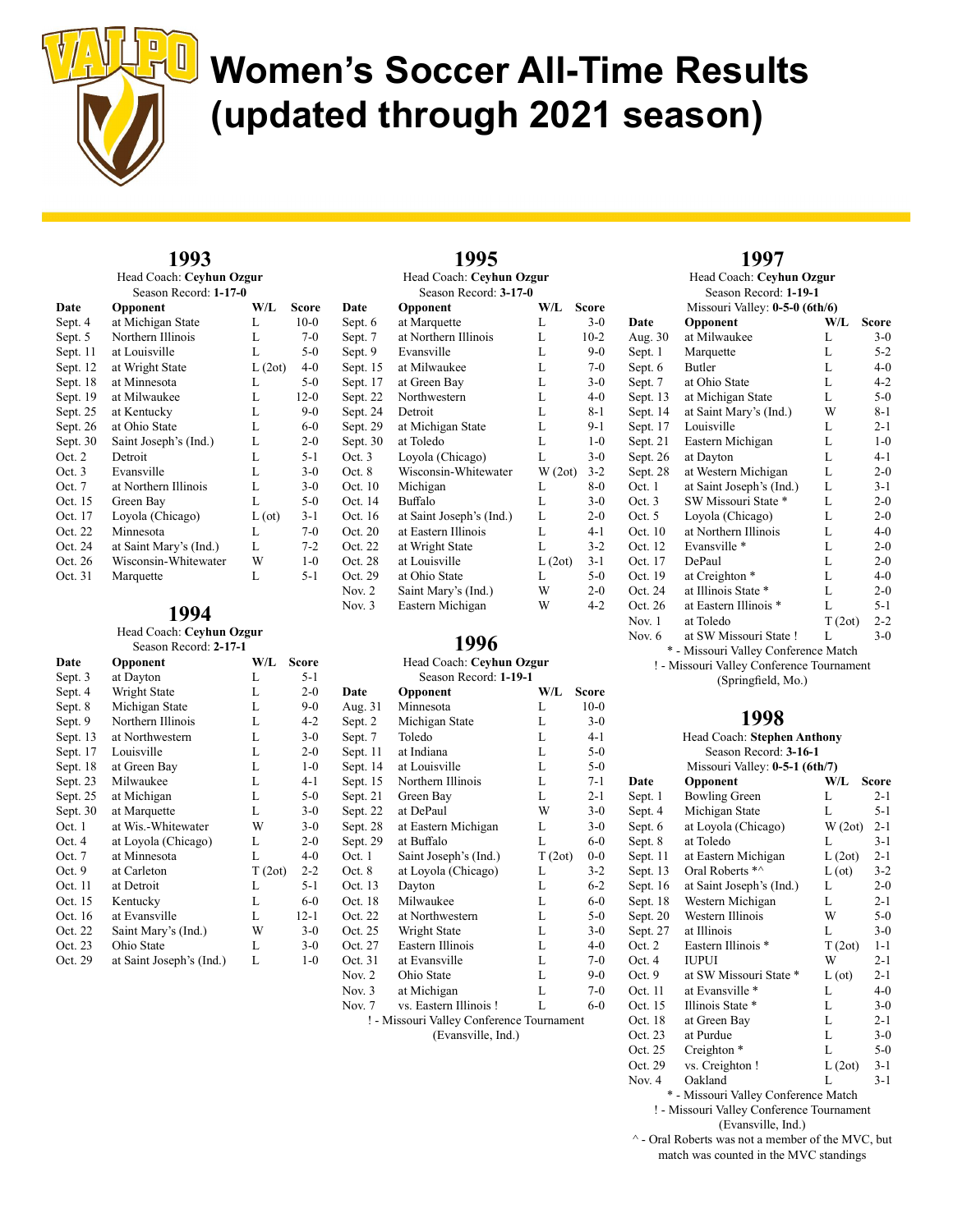

#### 1999 Head Coach: Stephen Anthony

| Season Record: 5-14-1              |                                |                   |         |  |
|------------------------------------|--------------------------------|-------------------|---------|--|
|                                    | Mid-Continent: 2-3-0 (t-3rd/6) |                   |         |  |
| Date                               | Opponent                       | W/L               | Score   |  |
| Aug. 29                            | at Bowling Green               | L                 | $5-1$   |  |
| Sept. 1                            | <b>Grand Valley State</b>      | W                 | $2 - 0$ |  |
| Sept. 4                            | at Illinois State              | L                 | $5 - 1$ |  |
| Sept. $10$                         | at Central Michigan!           | L                 | $2 - 1$ |  |
| Sept. 12                           | vs. Eastern Michigan!          | L                 | $3-1$   |  |
| Sept. 17                           | at Ball State                  | W                 | $1 - 0$ |  |
| Sept. 19                           | Western Michigan               | L                 | $2 - 0$ |  |
| Sept. 24                           | Iowa                           | L                 | $2 - 0$ |  |
| Sept. 26                           | <b>Illinois</b>                | L                 | $4 - 0$ |  |
| Oct. 2                             | at Oral Roberts *              | L                 | $3-1$   |  |
| Oct. 6                             | at DePaul                      | L                 | $1 - 0$ |  |
| Oct. $9$                           | at IUPUI <sup>*</sup>          | L                 | $2 - 1$ |  |
| Oct. 12                            | at Loyola (Chicago)            | W                 | $2 - 0$ |  |
| Oct. 16                            | Green Bay                      | L                 | $3 - 2$ |  |
| Oct. 20                            | Oakland <sup>*</sup>           | L                 | $3 - 1$ |  |
| Oct. 23                            | Western Illinois *             | W                 | $3-2$   |  |
| Oct. 27                            | at Saint Joseph's (Ind.)       | L                 | $1-0$   |  |
| Oct. 30                            | Youngstown State *             | W                 | $2 - 0$ |  |
| Nov. $6$                           | vs. Oakland #                  | $T(2ot^{\wedge})$ | $0-0$   |  |
| Nov. 7                             | vs. Oral Roberts #             | L (ot)            | $2 - 1$ |  |
| * - Mid-Continent Conference Match |                                |                   |         |  |

! - Chippewa Fall Classic (Mount Pleasant, Mich.)

# - Mid-Continent Conference Tournament

(Indianapolis, Ind.)

 $^\wedge$  - Valpo advances on PKs, 4-2

#### 2000 Head Coach: Stephen Anthony

| пеад Соасп: эцерпен Аниюну |                                            |        |              |
|----------------------------|--------------------------------------------|--------|--------------|
| Season Record: 8-9-1       |                                            |        |              |
|                            | Mid-Continent: $2-3-0$ (t-4th/6)           |        |              |
| Date                       | Opponent                                   | W/L    | <b>Score</b> |
| Aug. 27                    | Central Michigan                           | L      | $5-0$        |
| Sept. 1                    | at Western Michigan                        | L      | $3-2$        |
| Sept. 3                    | at Grand Valley State                      | L      | $1 - 0$      |
| Sept. 7                    | Purdue                                     | L      | $7 - 1$      |
| Sept. $10$                 | <b>Ball State</b>                          | W      | $1 - 0$      |
| Sept. 15                   | at Eastern Illinois                        | L      | $3-0$        |
| Sept. 17                   | Loyola (Chicago)                           | W      | $1-0$        |
| Sept. 22                   | at Murray State                            | W      | $1 - 0$      |
| Sept. 24                   | at Tennessee-Martin                        | W      | $6-0$        |
| Oct. 1                     | at Youngstown State *                      | W      | $6-2$        |
| Oct. $7$                   | Oral Roberts <sup>*</sup>                  | W      | $3 - 1$      |
| Oct. 10                    | DePaul                                     | W      | $3-1$        |
| Oct. 13                    | <b>IUPUI</b> *                             | L      | $3 - 1$      |
| Oct. 15                    | at Green Bay                               | L      | $6-1$        |
| Oct. 20                    | at Indiana State                           | W      | $3-0$        |
| Oct. 22                    | at Oakland *                               | L      | $6-0$        |
| Oct. 25                    | at Saint Joseph's (Ind.)                   | T(2ot) | $1 - 1$      |
| Oct. 29                    | at Western Illinois *                      | L      | $1 - 0$      |
| ÷                          | $M: 1, C_1, \ldots, C_1, C_2, \ldots, C_n$ |        |              |

| Head Coach: Stephen Anthony |                                    |               |              |  |  |
|-----------------------------|------------------------------------|---------------|--------------|--|--|
| Season Record: 10-9-0       |                                    |               |              |  |  |
|                             | Mid-Continent: $4-1-0$ (2nd/6)     |               |              |  |  |
| Date                        | Opponent                           | W/L           | <b>Score</b> |  |  |
| Aug. 31                     | Eastern Illinois                   | L             | 4-1          |  |  |
| Sept. 2                     | Indiana State                      | W             | $2 - 1$      |  |  |
| Sept. 7                     | at DePaul                          | L             | $3-1$        |  |  |
| Sept. 9                     | Milwaukee                          | L             | $3-0$        |  |  |
| Sept. 18                    | at Western Michigan                | W             | $2 - 1$      |  |  |
| Sept. 21                    | at IUPUI <sup>*</sup>              | W             | $1-0$        |  |  |
| Sept. 23                    | at Ball State                      | L             | $5-0$        |  |  |
| Sept. 25                    | at Butler                          | L             | $2 - 0$      |  |  |
| Sept. 28                    | Murray State                       | W(ot)         | $1-0$        |  |  |
| Sept. 30                    | Western Illinois *                 | W(ot)         | $2 - 1$      |  |  |
| Oct. 4                      | at Southern Utah <sup>*</sup>      | W             | $2 - 0$      |  |  |
| Oct. 6                      | vs. Idaho State!                   | W             | $2 - 1$      |  |  |
| Oct. 12                     | <b>IPFW</b>                        | L             | $1-0$        |  |  |
| Oct. 14                     | Oakland*                           | L             | $1-0$        |  |  |
| Oct. 21                     | Green Bay                          | $L(\sigma t)$ | $3 - 2$      |  |  |
| Oct. 28                     | Youngstown State                   | W             | $2 - 0$      |  |  |
| Nov. $2$                    | at Loyola (Chicago)                | W             | $1-0$        |  |  |
| Nov. 4                      | at Oral Roberts *                  | W(ot)         | $2 - 1$      |  |  |
| Nov. 9                      | at Oral Roberts #                  | L             | $4 - 0$      |  |  |
|                             | * - Mid-Continent Conference Match |               |              |  |  |

2001

! - at Cedar City, Utah

# - Mid-Continent Conference Tournament (Tulsa, Okla.)

### 2002

| Head Coach: Stephen Anthony                            |                                                   |         |         |  |
|--------------------------------------------------------|---------------------------------------------------|---------|---------|--|
| Season Record: 5-13-1                                  |                                                   |         |         |  |
|                                                        | Mid-Continent: $4-1-0$ (2nd/6)                    |         |         |  |
| Date                                                   | Opponent                                          | W/L     | Score   |  |
| Sept. 1                                                | Toledo                                            | L       | $5 - 1$ |  |
| Sept. 6                                                | at Cal Poly!                                      | L       | $4 - 0$ |  |
| Sept. 8                                                | vs. Pacific !                                     | L       | $5-0$   |  |
| Sept. 13                                               | at IPFW                                           | T(2 ot) | $2 - 2$ |  |
| Sept. 20                                               | Drake                                             | L       | $2 - 0$ |  |
| Sept. 22                                               | Northern Iowa                                     | W       | $3-0$   |  |
| Sept. 27                                               | at Indiana State                                  | L       | $3-1$   |  |
| Sept. 29                                               | <b>IUPUI*</b>                                     | W       | $3-0$   |  |
| Oct. 4                                                 | at Western Illinois *                             | W       | $2 - 1$ |  |
| Oct. 6                                                 | at Eastern Illinois                               | L       | $4-1$   |  |
| Oct. 11                                                | Southern Utah <sup>*</sup>                        | W       | $1-0$   |  |
| Oct. 13                                                | Oral Roberts <sup>*</sup>                         | L       | $2 - 0$ |  |
| Oct. 18                                                | at Bowling Green                                  | L       | $3-0$   |  |
| Oct. 20                                                | at Oakland *                                      | W       | $2 - 1$ |  |
| Oct. 25                                                | DePaul                                            | L       | $3-1$   |  |
| Oct. 27                                                | <b>Butler</b>                                     | L       | $3-0$   |  |
| Nov. 1                                                 | at Milwaukee                                      | L       | $4-1$   |  |
| Nov. 3                                                 | Loyola (Chicago)                                  | L       | $2 - 1$ |  |
| Nov. 8                                                 | vs. Oakland #                                     | L       | $1-0$   |  |
| * - Mid-Continent Conference Match                     |                                                   |         |         |  |
|                                                        | ! - Cal Poly Tournament (San Luis Obispo, Calif.) |         |         |  |
| # - Mid-Continent Conference Tournament (Tulsa, Okla.) |                                                   |         |         |  |

2003 Head Coach: Stephen Anthony Season Record: 3-11-3 Mid-Continent: 1-2-3 (5th/7)

| Date     | $1000$ Comment. $1 - 2 - 3$ (3 cm/ $\frac{1}{2}$ )<br>Opponent | W/L           | Score   |
|----------|----------------------------------------------------------------|---------------|---------|
| Aug. 29  | at Loyola (Chicago)                                            | L             | $1 - 0$ |
| Aug. 31  | Western Michigan                                               | L             | $4 - 0$ |
| Sept. 5  | Northern Colorado                                              | L             | $2 - 1$ |
| Sept. 7  | Toledo                                                         | L             | $2 - 1$ |
| Sept. 14 | at Indiana State                                               | L             | $2 - 0$ |
| Sept. 19 | at Northern Iowa                                               | $L(\sigma t)$ | $2 - 1$ |
| Sept. 21 | at Drake                                                       | L             | $3-1$   |
| Sept. 28 | Eastern Illinois                                               | W(ot)         | $3-2$   |
| Oct. 2   | at Southern Utah *                                             | W             | $2 - 1$ |
| Oct. 3   | vs. Northern Arizona!                                          | L             | $5 - 1$ |
| Oct. 10  | Oakland*                                                       | L             | $3-0$   |
| Oct. 12  | <b>IPFW</b>                                                    | W             | $2 - 0$ |
| Oct. 17  | at IUPUI <sup>*</sup>                                          | T(2ot)        | $0-0$   |
| Oct. 19  | Western Illinois *                                             | T(2ot)        | $1 - 1$ |
| Oct. 25  | at Oral Roberts *                                              | L             | 4-1     |
| Oct. 31  | at Kent State                                                  | L             | $2 - 0$ |
| Nov. 2   | Centenary *                                                    | T(2ot)        | $1 - 1$ |
|          | * - Mid-Continent Conference Match                             |               |         |

! - at Cedar City, Utah

### 2004

#### Head Coach: Stephen Anthony Season Record: 10-8-2 Mid-Continent: 3-3-0 (t-3rd/7) Date Opponent W/L Score<br>Aug 27 at Illinois State I 2-1 at Illinois State L 2-1

| Loyola (Chicago)                        | L      | $5 - 1$                            |  |  |
|-----------------------------------------|--------|------------------------------------|--|--|
| at Evansville                           | W      | $4 - 3$                            |  |  |
| at Murray State                         | L      | $1-0$                              |  |  |
| at Toledo                               | T(2ot) | $1 - 1$                            |  |  |
| Indiana State                           | W      | $3-0$                              |  |  |
| <b>IUPUI</b> <sup>*</sup>               | L.     | $2 - 0$                            |  |  |
| <b>Cleveland State</b>                  | W      | $6 - 1$                            |  |  |
| at Centenary *                          | L      | $1-0$                              |  |  |
| at North Texas                          | L      | $7-1$                              |  |  |
| North Dakota State                      | W      | $1-0$                              |  |  |
| at Oakland *                            | W      | $3-0$                              |  |  |
| Southern Utah <sup>*</sup>              | W(2ot) | $2 - 1$                            |  |  |
| at IPFW                                 | W      | $3-1$                              |  |  |
| at Western Illinois *                   | W      | $2 - 0$                            |  |  |
| at Drake                                | T(2ot) | $2 - 2$                            |  |  |
| Oral Roberts *!                         | L      | $1-0$                              |  |  |
| Central Michigan                        | W      | $1 - 0$                            |  |  |
| vs. Centenary #                         | W      | $1-0$                              |  |  |
| vs. Oral Roberts #                      | L      | $3-1$                              |  |  |
|                                         |        |                                    |  |  |
| ! - played at Viking Field              |        |                                    |  |  |
| # - Mid-Continent Conference Tournament |        |                                    |  |  |
| (Rochester, Mich.)                      |        |                                    |  |  |
|                                         |        | * - Mid-Continent Conference Match |  |  |

- Mid-Continent Conference Match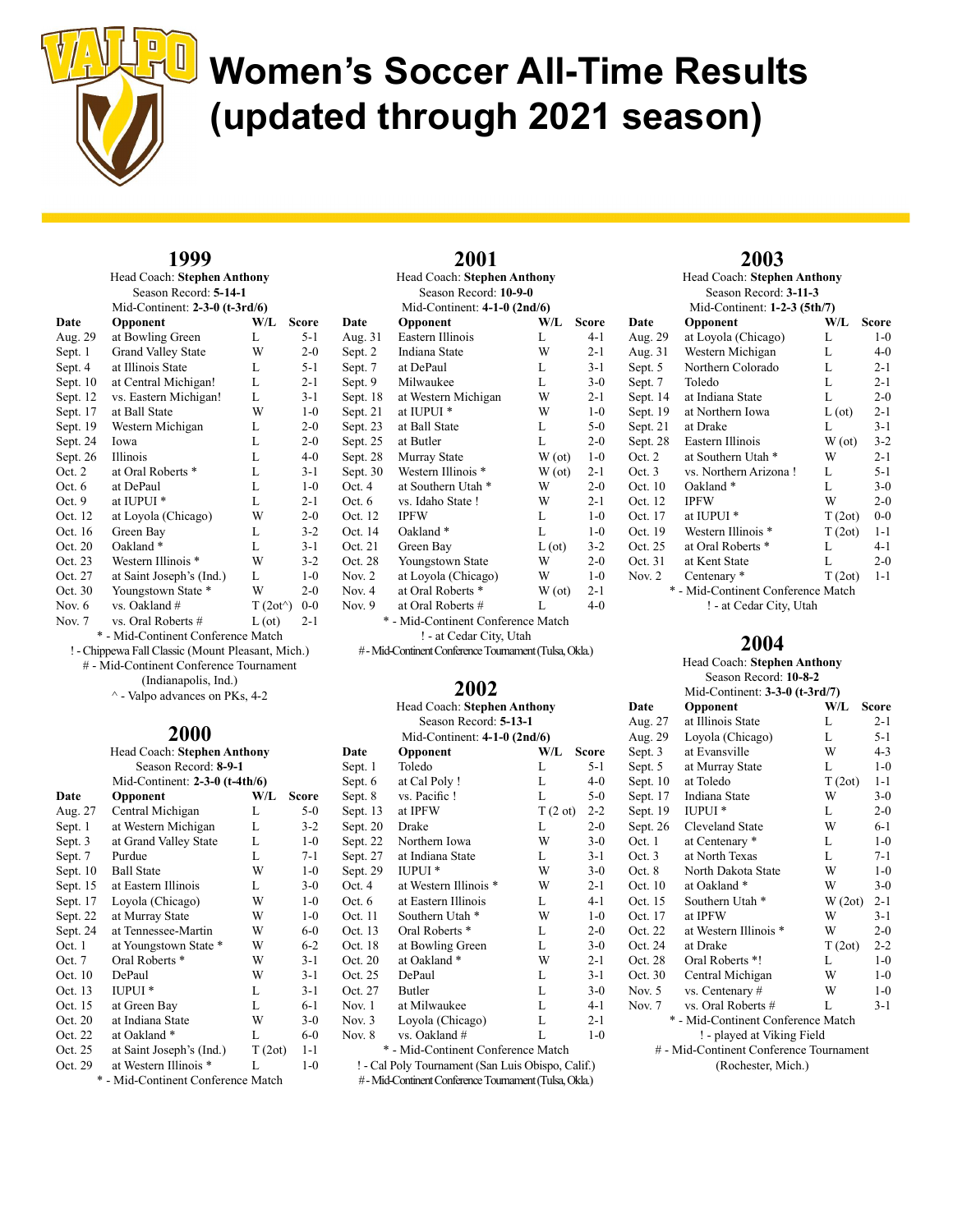

## 2005

Head Coach: Stephen Anthony Season Record: 12-8-1 Mid-Continent: 4-2-0 (t-1st/7)

|          |                                  |        | <u><b>EVING-COMMICHIL: 4-2-0 (C-1307)</b></u> |  |  |  |  |
|----------|----------------------------------|--------|-----------------------------------------------|--|--|--|--|
| Date     | Opponent                         | W/L    | Score                                         |  |  |  |  |
| Aug. 26  | Murray State                     | W      | $2 - 1$                                       |  |  |  |  |
| Aug. 28  | at Central Michigan              | L      | $2 - 1$                                       |  |  |  |  |
| Sept. 2  | Lipscomb                         | W      | $6-1$                                         |  |  |  |  |
| Sept. 4  | Indiana State                    | W      | $3-0$                                         |  |  |  |  |
| Sept. 9  | at Toledo                        | L      | $4 - 0$                                       |  |  |  |  |
| Sept. 11 | at Cleveland State               | W      | $5 - 2$                                       |  |  |  |  |
| Sept. 18 | Western Illinois *               | W      | $2 - 1$                                       |  |  |  |  |
| Sept. 20 | at Northwestern                  | L      | $2 - 0$                                       |  |  |  |  |
| Sept. 23 | vs. North Dakota State !         | L      | $2 - 0$                                       |  |  |  |  |
| Sept. 25 | at Creighton                     | T(2ot) | $0 - 0$                                       |  |  |  |  |
| Oct. 1   | at Oral Roberts *                | W      | $2 - 1$                                       |  |  |  |  |
| Oct. $7$ | Centenary *                      | W      | $2 - 0$                                       |  |  |  |  |
| Oct. 9   | at Loyola (Chicago)              | L      | $2 - 0$                                       |  |  |  |  |
| Oct. 14  | at IUPUI <sup>*</sup>            | W      | $2 - 0$                                       |  |  |  |  |
| Oct. 16  | Youngstown State                 | W      | $3 - 1$                                       |  |  |  |  |
| Oct. 21  | Oakland <sup>*</sup>             | L      | $2 - 1$                                       |  |  |  |  |
| Oct. 23  | <b>IPFW</b>                      | W      | $2 - 1$                                       |  |  |  |  |
| Oct. 29  | at Southern Utah *               | L      | $1 - 0$                                       |  |  |  |  |
| Nov. $4$ | vs. Southern Utah #              | W      | $2 - 0$                                       |  |  |  |  |
| Nov. $6$ | vs. Oakland #                    | W      | $3-1$                                         |  |  |  |  |
| Nov. 11  | at Notre Dame \$                 | L      | $6-0$                                         |  |  |  |  |
| *        | - Mid-Continent Conference Match |        |                                               |  |  |  |  |

Mid-Continent Conference Match ! - Diadora Classic (Omaha, Neb.)

# - Mid-Continent Conference Tournament (Tulsa, Okla.) \$ - NCAA Tournament First Round (Notre Dame, Ind.)

### 2006

| Head Coach: Stephen Anthony        |                              |        |              |
|------------------------------------|------------------------------|--------|--------------|
|                                    | Season Record: 12-4-3        |        |              |
|                                    | Mid-Continent: 4-0-2 (1st/7) |        |              |
| Date                               | Opponent                     | W/L    | <b>Score</b> |
| Aug. 25                            | at Indiana State             | W(ot)  | $2 - 1$      |
| Aug. 27                            | Loyola (Chicago)             | L      | $1 - 0$      |
| Sept. 1                            | Cleveland State              | W      | $4 - 1$      |
| Sept. 3                            | Akron                        | L      | $1 - 0$      |
| Sept. 8                            | at Belmont                   | W(ot)  | $3 - 2$      |
| Sept. $10$                         | at Lipscomb                  | W      | $3-1$        |
| Sept. 15                           | at Western Illinois *        | W(ot)  | $1 - 0$      |
| Sept. 17                           | at Northern Iowa             | W      | $4 - 0$      |
| Sept. 22                           | Oral Roberts <sup>*</sup>    | W(2ot) | $2 - 1$      |
| Sept. 24                           | Evansville                   | W      | $3-0$        |
| Sept. 29                           | at Youngstown State          | W      | $3-0$        |
| Oct. 1                             | at Oakland*                  | W      | $2 - 1$      |
| Oct. 6                             | at IPFW                      | L      | $1 - 0$      |
| Oct. 8                             | Lewis                        | W      | $5 - 1$      |
| Oct. 13                            | at Centenary *               | T(2ot) | $1 - 1$      |
| Oct. 15                            | vs. McNeese State!           | T(2ot) | $0 - 0$      |
| Oct. 20                            | IUPUI <sup>*</sup>           | W      | $4 - 1$      |
| Oct. 26                            | Southern Utah <sup>*</sup>   | T(2ot) | $1 - 1$      |
| Nov. 2                             | vs. Western Illinois #       | L      | $3-2$        |
| * - Mid-Continent Conference Match |                              |        |              |

! - at Shreveport, La.

# - Mid-Continent Conference Tournament

(Rochester, Mich.)

| 2007                     |                                    |                |              |
|--------------------------|------------------------------------|----------------|--------------|
|                          | <b>Head Coach: Stephen Anthony</b> |                |              |
|                          | Season Record: 10-9-0              |                |              |
|                          | Horizon League: 4-4 (4th/9)        |                |              |
| Date                     | Opponent                           | W/L            | <b>Score</b> |
| Aug. 31                  | Murray State                       | W              | $2 - 0$      |
| Sept. 2                  | Illinois State                     | L              | $2 - 1$      |
| Sept. 7                  | <b>IPFW</b>                        | W              | $4 - 0$      |
| Sept. 9                  | at IUPUI                           | W              | $2 - 0$      |
| Sept. 12                 | at Purdue                          | L              | $3-0$        |
| Sept. 14                 | Belmont                            | W              | $1-0$        |
| Sept. 16                 | Northern Iowa                      | W(ot)          | $1-0$        |
| Sept. 21                 | at Pacific                         | L              | $1-0$        |
| Sept. 23                 | at Saint Mary's (Calif.)           | $L(\text{ot})$ | $1-0$        |
| Sept. 28                 | Indiana State                      | W              | $3-1$        |
| Sept. 30                 | Butler <sup>*</sup>                | L              | $2 - 0$      |
| Oct. 2                   | at Loyola (Chicago) *              | L              | $3-0$        |
| Oct. 5                   | Detroit <sup>*</sup>               | W              | $2 - 0$      |
| Oct. 12                  | Milwaukee*                         | L              | $2 - 0$      |
| Oct. 14                  | Green Bay *                        | W              | $3-1$        |
| Oct. 19                  | at Youngstown State *              | W              | $1-0$        |
| Oct. 21                  | at Cleveland State *               | W              | $2 - 0$      |
| Oct. 26                  | at Wright State *                  | $L(\sigma t)$  | $1-0$        |
| Nov. 3                   | at Butler!                         | L              | $2 - 0$      |
| * - Horizon League Match |                                    |                |              |

! - Horizon League Championship (Campus sites)

## 2008

Head Coach: John Marovich Season Record: 10-6-3 Horizon League: 2-5-1 (8th/9)

|                                                | . <del>. .</del>         |                   |              |
|------------------------------------------------|--------------------------|-------------------|--------------|
| Date                                           | Opponent                 | W/L               | <b>Score</b> |
| Aug. 22                                        | <b>Ball State</b>        | W                 | $1-0$        |
| Aug. 29                                        | at Colorado College      | L                 | $1-0$        |
| Aug. 31                                        | at Air Force             | W                 | $1-0$        |
| Sept. 5                                        | <b>IUPUI!</b>            | W(2ot)            | $1-0$        |
| Sept. 7                                        | at Indiana State         | W                 | $2 - 1$      |
| Sept. 12                                       | at Northern Illinois     | T(2ot)            | $0-0$        |
| Sept. 14                                       | at IPFW                  | W                 | $1-0$        |
| Sept. 19                                       | Central Michigan         | W                 | $1-0$        |
| Sept. 21                                       | South Dakota             | W                 | $2 - 1$      |
| Sept. 26                                       | Butler <sup>*</sup>      | L                 | $2 - 0$      |
| Oct. 1                                         | Wright State *           | L                 | $2 - 0$      |
| Oct. 3                                         | Youngstown State *       | W                 | $2 - 1$      |
| Oct. 10                                        | at Detroit *             | L                 | $2 - 1$      |
| Oct. 12                                        | SIU-Edwardsville         | W                 | $2 - 0$      |
| Oct. 17                                        | Loyola (Chicago) *       | L                 | $1-0$        |
| Oct. 19                                        | Cleveland State *        | W                 | $2 - 0$      |
| Oct. 24                                        | at Green Bay *           | T(2ot)            | $0-0$        |
| Oct. 26                                        | at Milwaukee *           | L                 | $3-1$        |
| Oct. 29                                        | Youngstown State #       | $T(2ot^{\wedge})$ | $0-0$        |
|                                                | * - Horizon League Match |                   |              |
| ! - played at Brown Field                      |                          |                   |              |
| # - Horizon League Championship (Campus sites) |                          |                   |              |
| ^ - YSU advances on PKs, 5-4                   |                          |                   |              |

### 2009

|            | Head Coach: John Marovich<br>Season Record: 11-9-1 |               |              |
|------------|----------------------------------------------------|---------------|--------------|
|            | Horizon League: 5-3-0 (3rd/9)                      |               |              |
| Date       | Opponent                                           | W/L           | <b>Score</b> |
| Aug. 21    | at Morehead State                                  | $L(\sigma t)$ | $2 - 1$      |
| Aug. 23    | Michigan                                           | L             | $2 - 1$      |
| Aug. 28    | Northern Illinois!                                 | L             | $1-0$        |
| Aug. 30    | at IUPUI                                           | W             | $1-0$        |
| Sept. 3    | vs. Ball State #                                   | W             | $3-2$        |
| Sept. 5    | at Purdue #                                        | L             | $1-0$        |
| Sept. 11   | at Central Michigan                                | L             | $1 - 0$      |
| Sept. 18   | Liberty                                            | W             | $1-0$        |
| Sept. $20$ | at Wright State *                                  | L             | $3-0$        |
| Sept. 25   | Green Bay *                                        | W             | $2-0$        |
| Sept. 27   | at Loyola (Chicago) *                              | L             | $1-0$        |
| Oct. 4     | Milwaukee*                                         | L             | $5 - 1$      |
| Oct. 9     | Indiana State                                      | T(2ot)        | $3 - 3$      |
| Oct. 11    | Detroit <sup>*</sup>                               | W(ot)         | $3-2$        |
| Oct. 16    | at Youngstown State *                              | W             | $2 - 0$      |
| Oct. 18    | at Cleveland State *                               | W             | $2 - 0$      |
| Oct. 23    | Butler <sup>*</sup>                                | W             | $2 - 0$      |
| Oct. 25    | <b>IPFW!</b>                                       | W             | $2 - 0$      |
| Nov. 1     | Green Bay !\$                                      | W             | $2 - 0$      |
| Nov. 6     | vs. Wright State \$                                | W             | $2 - 1$      |
| Nov. 8     | at Milwaukee \$                                    | L             | $4 - 0$      |
|            | * - Horizon League Match                           |               |              |
|            | ! - played at Brown Field                          |               |              |

# - Boilermaker Challenge Cup (West Lafayette, Ind.) \$ - Horizon League Championship (Campus sites)

## 2010

|            | Head Coach: John Marovich         |        |         |
|------------|-----------------------------------|--------|---------|
|            | Season Record: 5-8-5              |        |         |
|            | Horizon League: $1-5-2$ (t-7th/9) |        |         |
| Date       | Opponent                          | W/L    | Score   |
| Aug. 21    | at UMKC                           | W      | $3 - 2$ |
| Aug. 27    | Eastern Illinois!                 | W      | $1-0$   |
| Aug. 29    | at Evansville                     | T(2ot) | $1 - 1$ |
| Sept. 3    | at IPFW                           | W      | $4 - 2$ |
| Sept. 5    | Eastern Kentucky                  | T(2ot) | $0-0$   |
| Sept. $10$ | Eastern Michigan!                 | L(2ot) | $3-2$   |
| Sept. 12   | <b>IUPUI</b>                      | W      | $1-0$   |
| Sept. 17   | at Vanderbilt                     | L      | $2 - 0$ |
| Sept. 19   | at Austin Peay                    | L      | $1-0$   |
| Sept. 24   | at Indiana State                  | T(2ot) | $1 - 1$ |
| Sept. 26   | at Detroit *                      | L      | $2 - 0$ |
| Oct. 1     | Loyola (Chicago) *                | L      | $1-0$   |
| Oct. 3     | at Butler *                       | W      | $1-0$   |
| Oct. 8     | at Milwaukee *                    | L      | $5-0$   |
| Oct. 10    | at Green Bay *                    | T(2ot) | $0-0$   |
| Oct. 17    | Wright State *                    | L      | $1-0$   |
| Oct. 22    | Cleveland State *                 | L      | $2 - 0$ |
| Oct. 24    | Youngstown State *                | T(2ot) | $1 - 1$ |
|            | * - Horizon League Match          |        |         |

! - played at Brown Field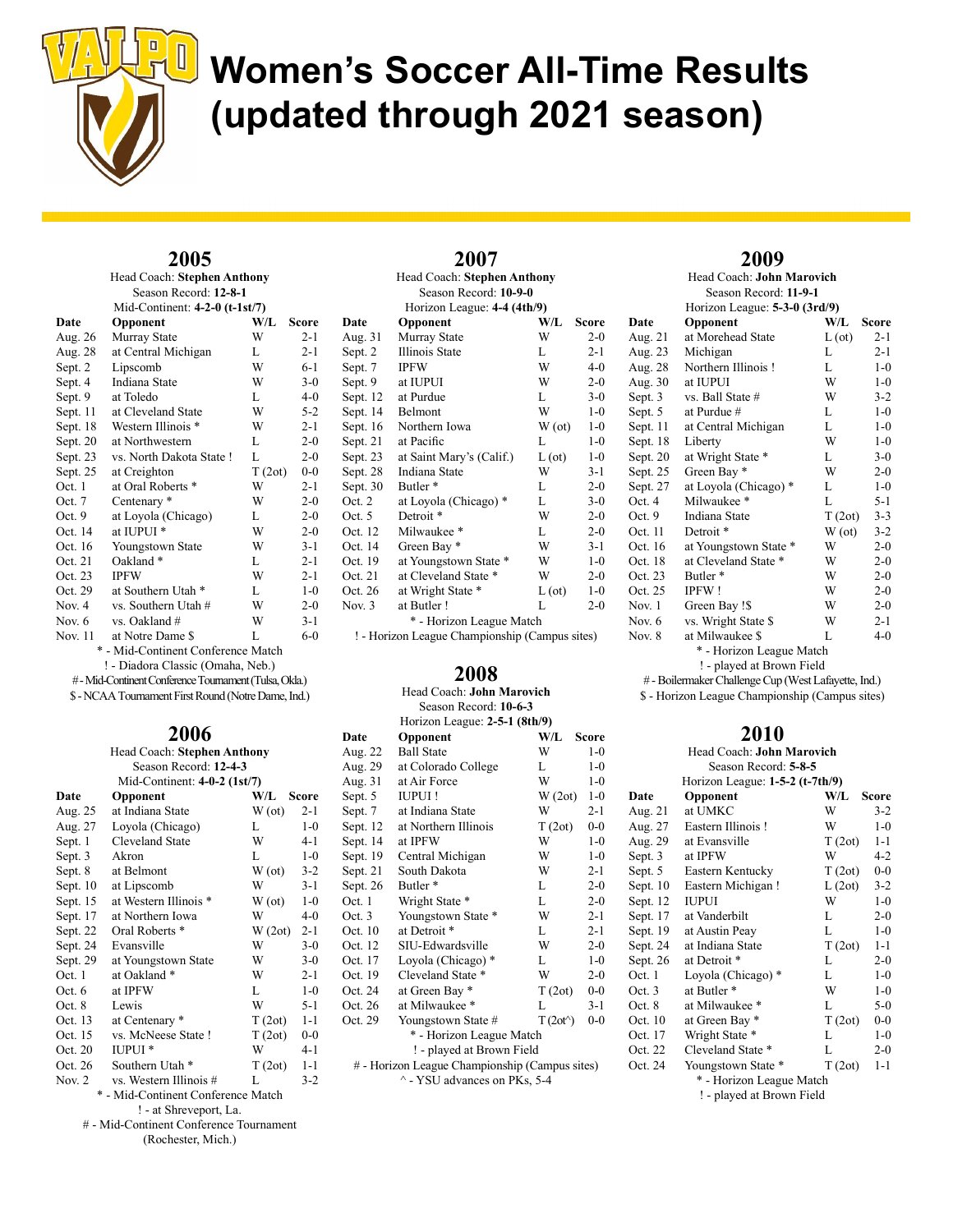

#### 2011 Head Coach: John Marovich

| Season Record: 8-6-5     |                               |                   |         |
|--------------------------|-------------------------------|-------------------|---------|
|                          | Horizon League: 4-2-2 (3rd/9) |                   |         |
| Date                     | Opponent                      | W/L               | Score   |
| Aug. 19                  | Morehead State !              | L                 | $1-0$   |
| Aug. 21                  | <b>IPFW!</b>                  | W                 | $4-2$   |
| Aug. 28                  | Evansville                    | L                 | $1 - 0$ |
| Sept. 2                  | vs. Coastal Carolina #        | W                 | $1 - 0$ |
| Sept. 4                  | at Liberty #                  | L                 | $3 - 1$ |
| Sept. 9                  | at IUPUI                      | T(2ot)            | $1 - 1$ |
| Sept. 11                 | at Eastern Illinois           | W                 | $2 - 0$ |
| Sept. $16$               | Green Bay *                   | W                 | $1 - 0$ |
| Sept. 18                 | at Bowling Green              | W                 | $4 - 0$ |
| Sept. 23                 | Campbell \$!                  | L                 | $3-2$   |
| Sept. 25                 | Air Force \$                  | T(2ot)            | $0 - 0$ |
| Sept. 28                 | at Loyola (Chicago) *         | W                 | $1-0$   |
| Oct. 5                   | at Milwaukee *                | L                 | $2 - 0$ |
| Oct. $9$                 | Cleveland State *             | W                 | $1 - 0$ |
| Oct. 15                  | at Detroit *                  | L                 | $2 - 0$ |
| Oct. 19                  | Butler <sup>*</sup>           | W                 | $1-0$   |
| Oct. 23                  | Wright State *                | T(2ot)            | $2 - 2$ |
| Oct. 28                  | at Youngstown State *         | T(2ot)            | $0 - 0$ |
| Nov. $1$                 | Butler %                      | $T(2ot^{\wedge})$ | $2 - 2$ |
| * - Horizon League Match |                               |                   |         |

- ! played at Brown Field
- # Liberty Invitational (Lynchburg, Va.)
- \$ Crusader Classic (Valparaiso, Ind.)
- % Horizon League Championship (Campus sites) ^ - Butler advances on PKs, 5-4

## 2012

| Head Coach: John Marovich |                               |               |         |
|---------------------------|-------------------------------|---------------|---------|
|                           | Season Record: 10-6-3         |               |         |
|                           | Horizon League: 3-2-2 (3rd/8) |               |         |
| Date                      | Opponent                      | W/L           | Score   |
| Aug. 17                   | <b>IUPUI!</b>                 | W             | $1 - 0$ |
| Aug. 19                   | Towson!                       | W             | $1 - 0$ |
| Aug. 24                   | Kent State!                   | T(2ot)        | 1-1     |
| Aug. 26                   | at DePaul                     | L             | $1-0$   |
| Sept. 2                   | at Iowa                       | L             | $3-1$   |
| Sept. 7                   | Western Michigan!             | W             | $2 - 0$ |
| Sept. 9                   | <b>Bowling Green</b>          | W             | $3-0$   |
| Sept. $16$                | at IPFW                       | $W(\alpha t)$ | $1 - 0$ |
| Sept. 21                  | at San Francisco              | L             | $1 - 0$ |
| Sept. 23                  | at Saint Mary's               | W             | $1 - 0$ |
| Sept. 28                  | at Cleveland State *          | W             | $2 - 1$ |
| Oct.3                     | Milwaukee *                   | L             | $1-0$   |
| Oct. $6$                  | Detroit *                     | W             | $1-0$   |
| Oct. 9                    | Saint Joseph's (Ind.)!        | W             | $2 - 0$ |
| Oct. 14                   | at Wright State *             | T(2ot)        | $0-0$   |
| Oct. 20                   | Youngstown State *            | L             | $1-0$   |
| Oct. 22                   | Loyola (Chicago) *!           | T(2ot)        | $0-0$   |
| Oct. 27                   | at Green Bay *                | W             | $1-0$   |
| Oct. 30                   | Loyola (Chicago)#             | L             | $1-0$   |
| * - Horizon League match  |                               |               |         |

! - played at Brown Field

# - Horizon League Championship (Campus sites)

| 2013<br>Head Coach: John Marovich<br>Season Record: 8-7-3 |                               |        |         |  |
|-----------------------------------------------------------|-------------------------------|--------|---------|--|
| Date                                                      | Horizon League: 2-3-2 (5th/8) | W/L    | Score   |  |
|                                                           | Opponent<br>DePaul            | W      | $1 - 0$ |  |
| Aug. 23<br>Aug. 25                                        | Miami (Ohio)                  | L      | $1 - 0$ |  |
| Aug. 30                                                   | Grand Canyon                  | W(ot)  | $1 - 0$ |  |
| Sept. 1                                                   | at Kent State                 | L(2ot) | $1-0$   |  |
| Sept. 5                                                   | Northwestern                  | W      | $1 - 0$ |  |
| Sept. 8                                                   | <b>IPFW</b>                   | W      | $1 - 0$ |  |
| Sept. 13                                                  | at IUPUI                      | T(2ot) | $0 - 0$ |  |
| Sept. 15                                                  | at Evansville                 | L      | $2 - 1$ |  |
| Sept. 20                                                  | Western Illinois              | W      | $2-0$   |  |
| Sept. 22                                                  | Eastern Illinois              | W      | $2 - 1$ |  |
| Sept. 28                                                  | at Milwaukee *                | L      | $3 - 2$ |  |
| Oct. $5$                                                  | Cleveland State *             | W      | $2 - 1$ |  |
| Oct. 9                                                    | at Oakland *                  | L      | $2 - 0$ |  |

| $\sim$ $\sim$ |                       |        |         |  |
|---------------|-----------------------|--------|---------|--|
| Sept. 13      | at IUPUI              | T(2ot) | $0-0$   |  |
| Sept. 15      | at Evansville         | L      | $2 - 1$ |  |
| Sept. 20      | Western Illinois      | W      | $2 - 0$ |  |
| Sept. 22      | Eastern Illinois      | W      | $2 - 1$ |  |
| Sept. 28      | at Milwaukee *        | L      | $3-2$   |  |
| Oct. $5$      | Cleveland State *     | W      | $2 - 1$ |  |
| Oct. 9        | at Oakland *          | L      | $2 - 0$ |  |
| Oct. 12       | Wright State *        | T(2ot) | $0-0$   |  |
| Oct. 19       | at Youngstown State * | W      | $2 - 0$ |  |
| Oct. 26       | at Detroit *          | L      | $2 - 0$ |  |
| Nov. $1$      | Green Bay *           | T(2ot) | $1 - 1$ |  |
| Nov. $5$      | at Detroit!           | L(2ot) | $1-0$   |  |

\* - Horizon League match ! - Horizon League Championship (Campus sites)

### 2014

| Head Coach: John Marovich                   |                                                    |        |              |  |
|---------------------------------------------|----------------------------------------------------|--------|--------------|--|
|                                             | Season Record: 14-2-4                              |        |              |  |
|                                             | Horizon League: 8-0-0 (1st/8)                      |        |              |  |
| Date                                        | Opponent                                           | W/L    | <b>Score</b> |  |
| Aug. 22                                     | <b>Belmont</b>                                     | L      | $2 - 1$      |  |
| Aug. 24                                     | <b>IUPUI</b>                                       | T(2ot) | $0 - 0$      |  |
| Aug. 29                                     | at Grand Canyon                                    | T(2ot) | $1 - 1$      |  |
| Aug. 31                                     | at Northern Arizona                                | T(2ot) | $0-0$        |  |
| Sept. 7                                     | at Western Illinois                                | W      | $3-0$        |  |
| Sept. 12                                    | at IPFW                                            | W      | $1-0$        |  |
| Sept. 14                                    | Evansville                                         | T(2ot) | $0-0$        |  |
| Sept. 19                                    | at Eastern Illinois                                | W      | $3-1$        |  |
| Sept. 24                                    | Oakland <sup>*</sup>                               | W      | $3 - 0$      |  |
| Sept. 27                                    | at Cleveland State *                               | W(ot)  | $1-0$        |  |
| Oct. 4                                      | Loyola                                             | W      | $2 - 1$      |  |
| Oct. 8                                      | at UIC *                                           | W      | $2 - 1$      |  |
| Oct. 11                                     | Youngstown State *                                 | W(ot)  | $1-0$        |  |
| Oct. 18                                     | at Wright State *                                  | W      | $2 - 1$      |  |
| Oct. 22                                     | Milwaukee *                                        | W      | $1-0$        |  |
| Oct. 25                                     | Detroit <sup>*</sup>                               | W      | $1-0$        |  |
| Oct. 31                                     | at Green Bay *                                     | W      | $4-1$        |  |
| Nov. 6                                      | Green Bay!                                         | W      | $2 - 0$      |  |
| Nov. 8                                      | Detroit!                                           | W      | $1-0$        |  |
| Nov. 14                                     | at $\#12/11$ Notre Dame $\#$                       | L      | $1 - 0$      |  |
| * - Horizon League match                    |                                                    |        |              |  |
|                                             | ! - Horizon League Championship (Valparaiso, Ind.) |        |              |  |
| # - 2014 NCAA Tournament (Notre Dame, Ind.) |                                                    |        |              |  |

## 2015

|          | Head Coach: John Marovich      |        |         |
|----------|--------------------------------|--------|---------|
|          | Season Record: 7-8-3           |        |         |
|          | Horizon League: 4-4-1 (5th/10) |        |         |
| Date     | Opponent                       | W/L    | Score   |
| Aug. 21  | at #9 Notre Dame               | L      | $6-0$   |
| Aug. 23  | at Northwestern                | L      | $2 - 0$ |
| Aug. 28  | at Miami (Ohio)                | W      | $2 - 0$ |
| Sept. 4  | at Belmont                     | W(2ot) | $2 - 1$ |
| Sept. 6  | at Western Kentucky            | T(2ot) | $2 - 2$ |
| Sept. 11 | Eastern Washington             | L(2ot) | $2 - 1$ |
| Sept. 13 | <b>Bowling Green</b>           | T(2ot) | $1 - 1$ |
| Sept. 19 | Wright State *                 | T(2ot) | $1 - 1$ |
| Sept. 26 | at Youngstown State *          | W      | $6-0$   |
| Sept. 30 | $UIC*$                         | W      | $3-1$   |
| Oct. 3   | at Oakland*                    | L      | $3-1$   |
| Oct. 9   | Northern Kentucky *            | L(2ot) | $3 - 2$ |
| Oct. 11  | Loyola                         | W      | $3 - 1$ |
| Oct. 17  | Green Bay *                    | W      | $2 - 1$ |
| Oct. 21  | at Milwaukee *                 | L      | $1-0$   |
| Oct. 24  | at Detroit *                   | L(2ot) | $1 - 0$ |
| Oct. 30  | Cleveland State *              | W(2ot) | $1 - 0$ |
| Nov. 2   | at Wright State !              | L      | $2 - 1$ |
|          | * - Horizon League match       |        |         |

! - Horizon League Championship (Campus sites)

## 2016

| Head Coach: John Marovich              |                                    |               |              |  |
|----------------------------------------|------------------------------------|---------------|--------------|--|
|                                        | Season Record: 9-10-0              |               |              |  |
|                                        | Horizon League: $5-4-0$ (t-4th/10) |               |              |  |
| Date                                   | Opponent                           | W/L           | <b>Score</b> |  |
| Aug. 19                                | at IUPUI                           | L             | $2-0$        |  |
| Aug. 21                                | at Bowling Green                   | L             | $1 - 0$      |  |
| Aug. 26                                | New Mexico State                   | W             | $2 - 0$      |  |
| Aug. 28                                | at Loyola                          | W(2ot)        | $3 - 2$      |  |
| Sept. 2                                | vs. Saint Louis !                  | L             | $1 - 0$      |  |
| Sept. 4                                | vs. Kansas !                       | L             | $2 - 1$      |  |
| Sept. 9                                | Fort Wayne                         | W             | $2 - 0$      |  |
| Sept. 11                               | at Western Michigan                | $L(\sigma t)$ | $3-2$        |  |
| Sept. $16$                             | at Cleveland State *               | W             | $1 - 0$      |  |
| Sept. 18                               | Morehead State                     | W(2ot)        | $2 - 1$      |  |
| Sept. 24                               | Detroit Mercy <sup>*</sup>         | $L(\sigma t)$ | $2 - 1$      |  |
| Sept. 28                               | Milwaukee *                        | W(ot)         | $2 - 1$      |  |
| Oct. 1                                 | at Green Bay *                     | W             | $2 - 0$      |  |
| Oct. 8                                 | at Wright State *                  | L             | $2 - 1$      |  |
| Oct. 15                                | Youngstown State *                 | L             | $1 - 0$      |  |
| Oct. 19                                | at UIC*                            | W(ot)         | $2 - 1$      |  |
| Oct. 22                                | Oakland*                           | L             | $1 - 0$      |  |
| Oct. 28                                | at Northern Kentucky *             | W             | $2 - 1$      |  |
| Oct. 31                                | at Oakland #                       | L             | $3-2$        |  |
|                                        | * - Horizon League match           |               |              |  |
| ! - Cornhusker Classic (Lincoln, Neb.) |                                    |               |              |  |

# - Horizon League Championship (Campus sites)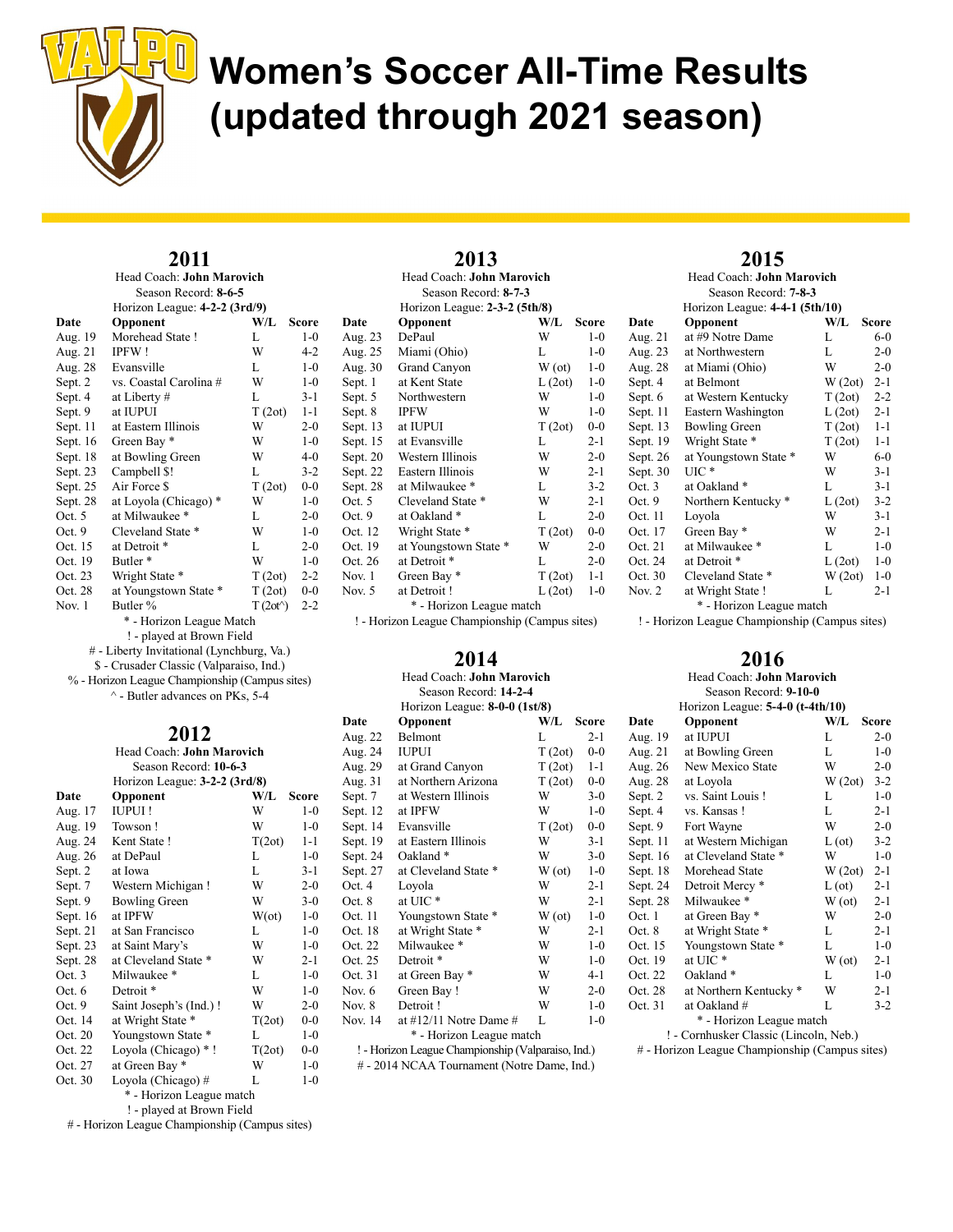

## 2017

Head Coach: John Marovich Season Record: 9-10-0 Missouri Valley Conference: 3-4-0 (t-5th/8)

| Date       | Opponent                             | W/L            | <b>Score</b> |
|------------|--------------------------------------|----------------|--------------|
| Aug. 18    | Grace                                | W              | $3-0$        |
| Aug. 20    | <b>IUPUI</b>                         | W              | $2 - 0$      |
| Aug. 25    | vs. FGCU!                            | L              | $1 - 0$      |
| Aug. 27    | at Florida Atlantic!                 | L              | $1-0$        |
| Sept. 1    | Eastern Illinois                     | W(ot)          | $3 - 2$      |
| Sept. 3    | Belmont                              | W              | $1-0$        |
| Sept. 8    | at Wright State                      | L              | $3-0$        |
| Sept. $10$ | at Fort Wayne                        | W              | $4-1$        |
| Sept. 15   | at Western Michigan                  | L              | $1 - 0$      |
| Sept. 17   | at Toledo                            | L              | $2 - 0$      |
| Sept. 23   | at Missouri State *                  | W              | $1-0$        |
| Sept. 28   | Chicago State                        | W              | $5 - 1$      |
| Sept. 30   | at Drake *                           | L              | $4 - 2$      |
| Oct. 7     | at Loyola *                          | W              | $2 - 1$      |
| Oct. 15    | $UNI^*$                              | $L(\text{ot})$ | $2 - 1$      |
| Oct. 18    | Illinois State *                     | L              | $1-0$        |
| Oct. 22    | at Indiana State *                   | W              | $2 - 1$      |
| Oct. 26    | Evansville *                         | L              | $2 - 1$      |
| Oct. 29    | at Loyola #                          | L              | $2 - 1$      |
|            | * - Missouri Valley Conference match |                |              |

! - Owl Classic (Boca Raton, Fla.)

# - Missouri Valley Conference Tournament (Chicago, Ill.)

### 2018

|                                             | Head Coach: John Marovich |               |         |  |  |  |  |  |
|---------------------------------------------|---------------------------|---------------|---------|--|--|--|--|--|
|                                             | Season Record: 5-8-3      |               |         |  |  |  |  |  |
| Missouri Valley Conference: 2-4-1 (t-6th/8) |                           |               |         |  |  |  |  |  |
| Date                                        | Opponent                  | W/L           | Score   |  |  |  |  |  |
| Aug. 17                                     | at Green Bay              | W             | $2 - 1$ |  |  |  |  |  |
| Aug. 19                                     | at Eastern Illinois       | T(2ot)        | $0 - 0$ |  |  |  |  |  |
| Aug. 24                                     | Toledo                    | L             | $2 - 0$ |  |  |  |  |  |
| Aug. 26                                     | Purdue Fort Wayne         | L             | $2 - 1$ |  |  |  |  |  |
| Sept. 2                                     | Robert Morris (Pa.)       | W             | $4 - 2$ |  |  |  |  |  |
| Sept. 7                                     | at Middle Tennessee State | L             | $4 - 0$ |  |  |  |  |  |
| Sept. 9                                     | at Belmont                | L             | $1 - 0$ |  |  |  |  |  |
| Sept. 16                                    | at IUPUI                  | W             | $2 - 1$ |  |  |  |  |  |
| Sept. 23                                    | Drake *                   | $L(\sigma t)$ | $1-0$   |  |  |  |  |  |
| Sept. 29                                    | at Evansville *           | L             | $1 - 0$ |  |  |  |  |  |
| Oct. 3                                      | UIC                       | T(2ot)        | $0-0$   |  |  |  |  |  |
| Oct. 8                                      | at Illinois State *^      | W             | $2 - 0$ |  |  |  |  |  |
| Oct. 13                                     | Missouri State *          | T(2ot)        | $1 - 1$ |  |  |  |  |  |
| Oct. 17                                     | Loyola *                  | L             | $2 - 0$ |  |  |  |  |  |
| Oct. 20                                     | at UNI <sup>*</sup>       | L             | $3-0$   |  |  |  |  |  |
| Oct. 25                                     | Indiana State *           | W             | $5 - 1$ |  |  |  |  |  |
|                                             |                           |               |         |  |  |  |  |  |

\* - Missouri Valley Conference match

^ - match played at The Corn Crib (Normal, Ill.)

|                                           | 2019                                 |              |         |  |  |  |  |  |  |
|-------------------------------------------|--------------------------------------|--------------|---------|--|--|--|--|--|--|
| Head Coach: John Marovich                 |                                      |              |         |  |  |  |  |  |  |
|                                           | Season Record: 2-15-1                |              |         |  |  |  |  |  |  |
| Missouri Valley Conference: 2-5-0 (5th/8) |                                      |              |         |  |  |  |  |  |  |
| Date                                      | Opponent                             | W/L          | Score   |  |  |  |  |  |  |
| Aug. 23                                   | Green Bay                            | L            | $1-0$   |  |  |  |  |  |  |
| Aug. 25                                   | Oakland                              | L            | $1-0$   |  |  |  |  |  |  |
| Aug. 30                                   | at Bowling Green                     | L            | $2 - 0$ |  |  |  |  |  |  |
| Sept. 1                                   | Wright State                         | $T(2ot)$ 2-2 |         |  |  |  |  |  |  |
| Sept. 6                                   | at St. Bonaventure                   | L            | $1-0$   |  |  |  |  |  |  |
| Sept. 8                                   | at Canisius                          | L(2ot)       | $1-0$   |  |  |  |  |  |  |
| Sept. 13                                  | at Purdue Fort Wayne                 | L            | $2 - 0$ |  |  |  |  |  |  |
| Sept. 15                                  | <b>IUPUI</b>                         | L            | $3-1$   |  |  |  |  |  |  |
| Sept. 20                                  | Colorado State                       | L            | $3-0$   |  |  |  |  |  |  |
| Sept. 23                                  | at UIC                               | L            | $3-0$   |  |  |  |  |  |  |
| Sept. 28                                  | at Missouri State *                  | L            | $2 - 1$ |  |  |  |  |  |  |
| Oct. 5                                    | at Indiana State *                   | L            | $3 - 2$ |  |  |  |  |  |  |
| Oct. 12                                   | Illinois State *                     | L            | $1-0$   |  |  |  |  |  |  |
| Oct. 16                                   | at Loyola *                          | L            | $2 - 0$ |  |  |  |  |  |  |
| Oct. 20                                   | Evansville *                         | W            | $1-0$   |  |  |  |  |  |  |
| Oct. 26                                   | at Drake *                           | L            | $3-0$   |  |  |  |  |  |  |
| Nov. 1                                    | $UNI*$                               | W            | $3-0$   |  |  |  |  |  |  |
| Nov. 4                                    | at Drake!                            | L            | $1-0$   |  |  |  |  |  |  |
|                                           | * - Missouri Valley Conference match |              |         |  |  |  |  |  |  |

! - MVC Tournament (West Des Moines, Iowa)

## 2020-21

|         | Head Coach: John Marovich                           |                   |         |
|---------|-----------------------------------------------------|-------------------|---------|
|         | Season Record: 5-4-5                                |                   |         |
|         | Missouri Valley Conference: 3-2-3 (t-3rd/9)         |                   |         |
| Date    | Opponent                                            | W/L               | Score   |
| Feb. 10 | Chicago State !                                     | W                 | $2 - 1$ |
| Feb. 17 | $vs.$ UNI $#$                                       | T(2ot)            | $0-0$   |
| Feb. 22 | DePaul!                                             | L                 | $2 - 1$ |
| Feb. 28 | at Southern Illinois *                              | T(2ot)            | $0-0$   |
| Mar. 9  | Indiana State *                                     | W                 | $2 - 0$ |
| Mar. 13 | Loyola *                                            | L                 | $1-0$   |
| Mar. 19 | Drake *                                             | T(2ot)            | $1 - 1$ |
| Mar. 24 | at Evansville *                                     | T(2ot)            | $0-0$   |
| Mar. 28 | at UNI <sup>*</sup>                                 | L                 | $1-0$   |
| Apr. 3  | Missouri State *                                    | W                 | $2 - 1$ |
| Apr. 7  | at Illinois State *                                 | W                 | $1-0$   |
| Apr. 11 | Evansville \$                                       | $T(2ot^{\wedge})$ | $0-0$   |
| Apr. 14 | at Indiana State \$                                 | W(2ot)            | $1-0$   |
| Apr. 18 | at Loyola \$                                        | L                 | $1 - 0$ |
|         | - Season played in spring of 2021 due to            |                   |         |
|         | COVID-19 pandemic                                   |                   |         |
|         | * - Missouri Valley Conference match                |                   |         |
|         | ! - match played at Sparta Dome (Crown Point, Ind.) |                   |         |
|         | # - match played at Indoor Sports Center at         |                   |         |
|         | Mercyhealth Sportscore Two (Loves Park, Ill.)       |                   |         |
|         | \$ - MVC Tournament (Campus sites)                  |                   |         |
|         | $\land$ - Valpo advances on PKs, 5-3                |                   |         |

### 2021 Head Coach: John Marovich

|            | 110au Coach, John Marovich                                                                                                                                                                                                                                                                                                         |        |              |
|------------|------------------------------------------------------------------------------------------------------------------------------------------------------------------------------------------------------------------------------------------------------------------------------------------------------------------------------------|--------|--------------|
|            | Season Record: 10-6-2                                                                                                                                                                                                                                                                                                              |        |              |
|            | Missouri Valley Conference: 6-1-1 (2nd/9)                                                                                                                                                                                                                                                                                          |        |              |
| Date       | Opponent                                                                                                                                                                                                                                                                                                                           | W/L    | <b>Score</b> |
| Aug. 19    | at Indiana                                                                                                                                                                                                                                                                                                                         | L      | $1 - 0$      |
| Aug. 22    | <b>Ball State</b>                                                                                                                                                                                                                                                                                                                  | L      | $3-1$        |
| Aug. 27    | at Duquesne                                                                                                                                                                                                                                                                                                                        | T(2ot) | $2 - 2$      |
| Aug. 29    | at Robert Morris                                                                                                                                                                                                                                                                                                                   | W      | $2 - 1$      |
| Sept. 3    | Northern Illinois                                                                                                                                                                                                                                                                                                                  | L      | $1-0$        |
| Sept. 5    | St. Bonaventure                                                                                                                                                                                                                                                                                                                    | W      | $3-0$        |
| Sept. $10$ | Western Illinois                                                                                                                                                                                                                                                                                                                   | L      | $2 - 1$      |
| Sept. 12   | at Chicago State                                                                                                                                                                                                                                                                                                                   | W      | $3-0$        |
| Sept. 17   | Illinois State *                                                                                                                                                                                                                                                                                                                   | W      | $1-0$        |
| Sept. 24   | at Indiana State *                                                                                                                                                                                                                                                                                                                 | W(ot)  | $1-0$        |
| Sept. 29   | Southern Illinois *                                                                                                                                                                                                                                                                                                                | W      | $2 - 0$      |
| Oct. $3$   | at Missouri State *                                                                                                                                                                                                                                                                                                                | W      | $2 - 1$      |
| Oct. 9     | Cornell College                                                                                                                                                                                                                                                                                                                    | W      | $5 - 0$      |
| Oct. 13    | at Drake *                                                                                                                                                                                                                                                                                                                         | W      | $1-0$        |
| Oct. 17    | $UNI*$                                                                                                                                                                                                                                                                                                                             | T(2ot) | $0-0$        |
| Oct. 23    | Evansville*                                                                                                                                                                                                                                                                                                                        | W      | $2 - 1$      |
| Oct. 28    | at Loyola *                                                                                                                                                                                                                                                                                                                        | L      | $5-0$        |
| Nov. 5     | vs. Evansville!                                                                                                                                                                                                                                                                                                                    | L(2ot) | $2 - 1$      |
|            | * - Missouri Valley Conference match                                                                                                                                                                                                                                                                                               |        |              |
|            | $\mathbf{1}$ $\mathbf{N}$ $\mathbf{N}$ $\mathbf{N}$ $\mathbf{N}$ $\mathbf{N}$ $\mathbf{N}$ $\mathbf{N}$ $\mathbf{N}$ $\mathbf{N}$ $\mathbf{N}$ $\mathbf{N}$ $\mathbf{N}$ $\mathbf{N}$ $\mathbf{N}$ $\mathbf{N}$ $\mathbf{N}$ $\mathbf{N}$ $\mathbf{N}$ $\mathbf{N}$ $\mathbf{N}$ $\mathbf{N}$ $\mathbf{N}$ $\mathbf{N}$ $\mathbf{$ |        |              |

! - MVC Tournament (Chicago, Ill.)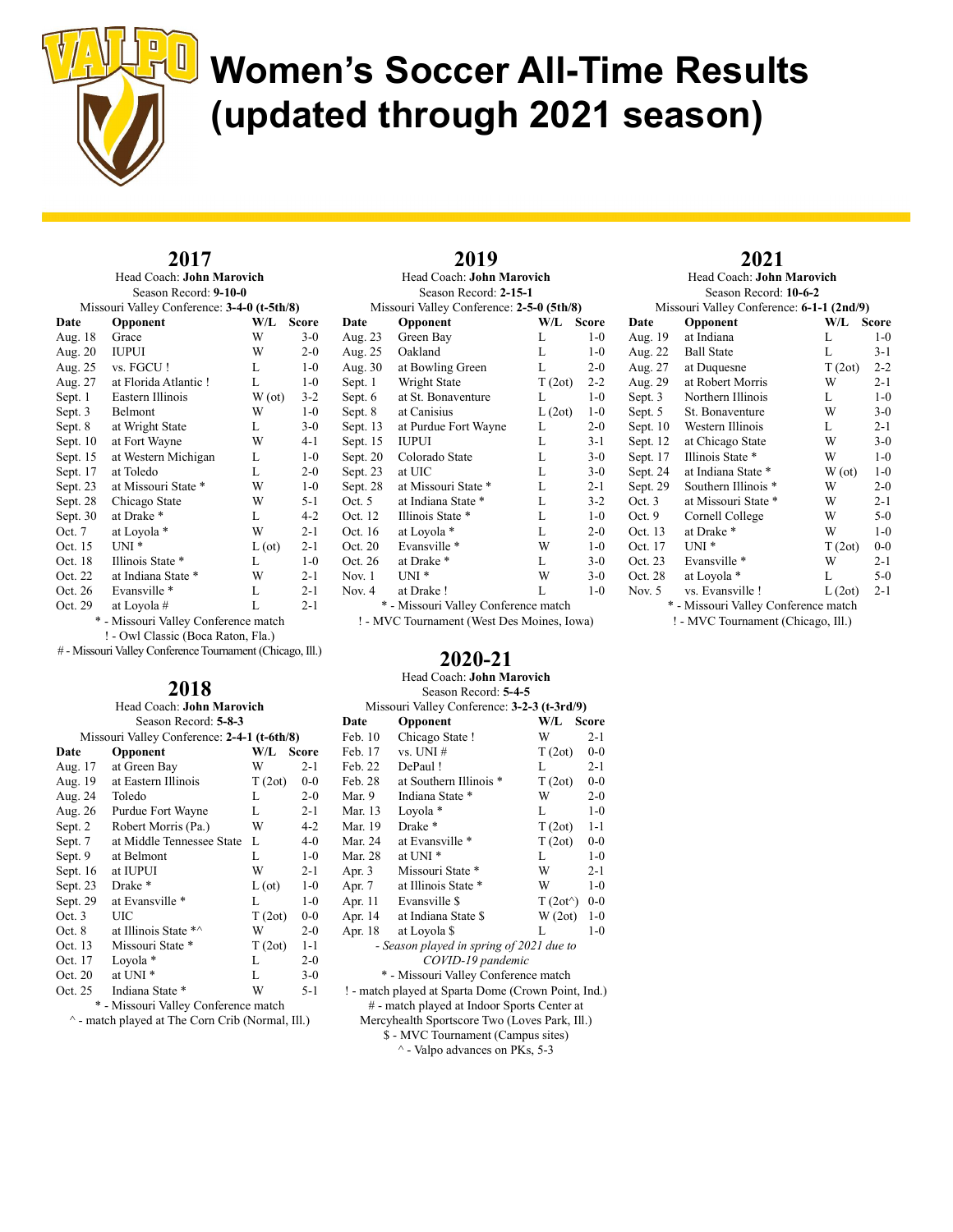

## Series Records vs. Opponents

|                           | <b>First</b> | Last    |              |                             | First | Last |              |                       | First   | Last |              |
|---------------------------|--------------|---------|--------------|-----------------------------|-------|------|--------------|-----------------------|---------|------|--------------|
| Opponent                  | Mtg.         |         | Mtg. Record  | Opponent                    | Mtg.  |      | Mtg. Record  | Opponent              | Mtg.    | Mtg. | Record       |
| Air Force                 | 2008         | 2011    | $1 - 0 - 1$  | Grace                       | 2017  | 2017 | $1 - 0 - 0$  | <b>UNI</b>            | 2002    | 2021 | $4 - 4 - 2$  |
| Akron                     | 2006         | 2006    | $0 - 1 - 0$  | Green Bay                   | 1993  | 2019 | $10-9-3$     | Northern Kentucky     | 2015    | 2016 | $1 - 1 - 0$  |
| <b>Austin Peay</b>        | 2010         | 2010    | $0 - 1 - 0$  | <b>Idaho State</b>          | 2001  | 2001 | $1 - 0 - 0$  | Northwestern          | 1994    | 2015 | $1 - 5 - 0$  |
| <b>Ball State</b>         | 1999         | 2021    | $4 - 2 - 0$  | Illinois                    | 1998  | 1999 | $0 - 2 - 0$  | Notre Dame            | 2005    | 2015 | $0 - 3 - 0$  |
| Belmont                   | 2006         | 2018    | $4 - 2 - 0$  | Ilinois State               | 1997  | 2021 | $3 - 7 - 0$  | Oakland               | 1998    | 2019 | $5 - 12 - 1$ |
| <b>Bowling Green</b>      | 1998         | 2019    | $2 - 5 - 1$  | Indiana                     | 1996  | 2021 | $0 - 2 - 0$  | Ohio State            | 1993    | 1997 | $0 - 5 - 0$  |
| Buffalo                   | 1995         | 1996    | $0 - 2 - 0$  | Indiana State               | 2000  | 2021 | $12 - 3 - 2$ | Oral Roberts          | 1998    | 2006 | $4 - 8 - 0$  |
| Butler                    | 1997         | 2011    | $3 - 6 - 1$  | Iowa                        | 1999  | 2012 | $0 - 2 - 0$  | Pacific               | 2002    | 2007 | $0 - 2 - 0$  |
| Cal Poly                  | 2002         | 2002    | $0 - 1 - 0$  | IPFW/Purdue Fort Wayne 2001 |       | 2019 | $13-4-1$     | Purdue                | 1998    | 2009 | $0 - 4 - 0$  |
| Campbell                  | 2011         | 2011    | $0 - 1 - 0$  | <b>IUPUI</b>                | 1998  | 2019 | $12 - 5 - 4$ | Robert Morris (Pa.)   | 2018    | 2021 | $2 - 0 - 0$  |
| Canisius                  | 2019         | 2019    | $0 - 1 - 0$  | Kansas                      | 2016  | 2016 | $0 - 1 - 0$  | St. Bonaventure       | 2019    | 2021 | $1 - 1 - 0$  |
| Carleton                  | 1994         | 1994    | $0 - 0 - 1$  | Kent State                  | 2003  | 2013 | $0 - 2 - 1$  | Saint Joseph's (Ind.) | 1993    | 2012 | $1 - 6 - 2$  |
| Centenary                 | 2003         | 2006    | $2 - 1 - 2$  | Kentucky                    | 1993  | 1994 | $0 - 2 - 0$  | Saint Louis           | 2016    | 2016 | $0 - 1 - 0$  |
| Central Michigan          | 1999         | 2009    | $2 - 4 - 0$  | Lewis                       | 2006  | 2006 | $1 - 0 - 0$  | Saint Mary's (Calif.) | 2007    | 2012 | $1 - 1 - 0$  |
| Chicago State             | 2017         | 2021    | $3 - 0 - 0$  | Liberty                     | 2009  | 2011 | $1 - 1 - 0$  | Saint Mary's (Ind.)   | 1993    | 1997 | $3 - 1 - 0$  |
| Cleveland State           | 2004         | 2016    | $12 - 1 - 0$ | Lipscomb                    | 2005  | 2006 | $2 - 0 - 0$  | San Francisco         | 2012    | 2012 | $0 - 1 - 0$  |
| Coastal Carolina          | 2011         | 2011    | $1 - 0 - 0$  | Louisville                  | 1993  | 1997 | $0 - 5 - 0$  | SIU Edwardsville      | 2008    | 2008 | $1 - 0 - 0$  |
| Colorado College          | 2008         | 2008    | $0 - 1 - 0$  | Loyola                      | 1993  | 2021 | $9 - 21 - 1$ | South Dakota          | 2008    | 2008 | $1 - 0 - 0$  |
| Colorado State            | 2019         | 2019    | $0 - 1 - 0$  | Marquette                   | 1993  | 1997 | $0 - 4 - 0$  | Southern Illinois     | 2020-21 | 2021 | $1 - 0 - 1$  |
| Cornell College           | 2021         | 2021    | $1 - 0 - 0$  | McNeese State               | 2006  | 2006 | $0 - 0 - 1$  | Southern Utah         | 2001    | 2006 | $5 - 1 - 1$  |
| Creighton                 | 1997         | 2005    | $0 - 3 - 1$  | Miami (Ohio)                | 2013  | 2015 | $1 - 1 - 0$  | Tennessee-Martin      | 2000    | 2000 | $1 - 0 - 0$  |
| Dayton                    | 1994         | 1997    | $0 - 3 - 0$  | Michigan                    | 1994  | 2009 | $0 - 4 - 0$  | Toledo                | 1995    | 2018 | $0 - 8 - 2$  |
| DePaul                    | 1996         | 2020-21 | $3 - 6 - 0$  | Michigan State              | 1993  | 1998 | $0 - 6 - 0$  | Towson                | 2012    | 2012 | $1 - 0 - 0$  |
| Detroit                   | 1993         | 2016    | $5 - 10 - 0$ | Middle Tennessee State 2018 |       | 2018 | $0 - 1 - 0$  | <b>UIC</b>            | 2014    | 2019 | $3 - 1 - 1$  |
| Drake                     | 2002         | 2021    | $1 - 6 - 2$  | Milwaukee                   | 1993  | 2016 | $2 - 16 - 0$ | <b>UMKC</b>           | 2010    | 2010 | $1 - 0 - 0$  |
| Duquesne                  | 2021         | 2021    | $0 - 0 - 1$  | Minnesota                   | 1993  | 1996 | $0 - 4 - 0$  | Vanderbilt            | 2010    | 2010 | $0-1-0$      |
| Eastern Kentucky          | 2010         | 2010    | $0 - 0 - 1$  | Missouri State              | 1997  | 2021 | $3 - 4 - 1$  | Western Illinois      | 1998    | 2021 | $9 - 3 - 1$  |
| Eastern Illinois          | 1995         | 2018    | $6 - 7 - 2$  | Morehead State              | 2009  | 2016 | $1 - 2 - 0$  | Western Kentucky      | 2015    | 2015 | $0 - 0 - 1$  |
| Eastern Michigan          | 1995         | 2010    | $1 - 5 - 0$  | Murray State                | 2000  | 2007 | $4 - 1 - 0$  | Western Michigan      | 1997    | 2017 | $2 - 7 - 0$  |
| Eastern Washington        | 2015         | 2015    | $0 - 1 - 0$  | New Mexico State            | 2016  | 2016 | $1 - 0 - 0$  | UW-Whitewater         | 1993    | 1995 | $3 - 0 - 0$  |
| Evansville                | 1993         | 2021    | $4 - 11 - 4$ | North Dakota State          | 2004  | 2005 | $1 - 1 - 0$  | Wright State          | 1993    | 2019 | $2 - 11 - 5$ |
| Florida Atlantic          | 2017         | 2017    | $0 - 1 - 0$  | North Texas                 | 2004  | 2004 | $0-1-0$      | Youngstown State      | 1999    | 2016 | $11 - 2 - 3$ |
| <b>FGCU</b>               | 2017         | 2017    | $0 - 1 - 0$  | Northern Arizona            | 2003  | 2014 | $0 - 1 - 1$  |                       |         |      |              |
| Grand Canyon              | 2013         | 2014    | $1 - 0 - 1$  | Northern Colorado           | 2003  | 2003 | $0 - 1 - 0$  |                       |         |      |              |
| <b>Grand Valley State</b> | 1999         | 2000    | $1 - 1 - 0$  | Northern Illinois           | 1993  | 2021 | $0 - 8 - 1$  |                       |         |      |              |

All-Time Record: 199-295-54 Home Record at Eastgate Field: 63-88-11 Home Record at Viking Field: 0-1-0 Home Record at Sparta Dome: 1-1-0 Home Record at Brown Field: 47-27-11^  $\wedge$ - Brown Field became permanent home field in 2013 Road Record: 81-164-25

Neutral Site Record: 7-14-3

## All-Time Records

Missouri Valley Conf. Record: 16-26-6\* \* - in 1996 MVC did not play round robin regular season MVC Tournament Record: 1-7-1

Mid-Continent Conf. Record: 24-15-5 Mid-Con Tournament Record: 3-5-1

Horizon League Record: 38-32-10 Horizon League Tournament Record: 4-6-2

> Overtime Record: 27-26-54 Longest Winning Streak: 12 (Sept. 19-Nov. 8, 2014)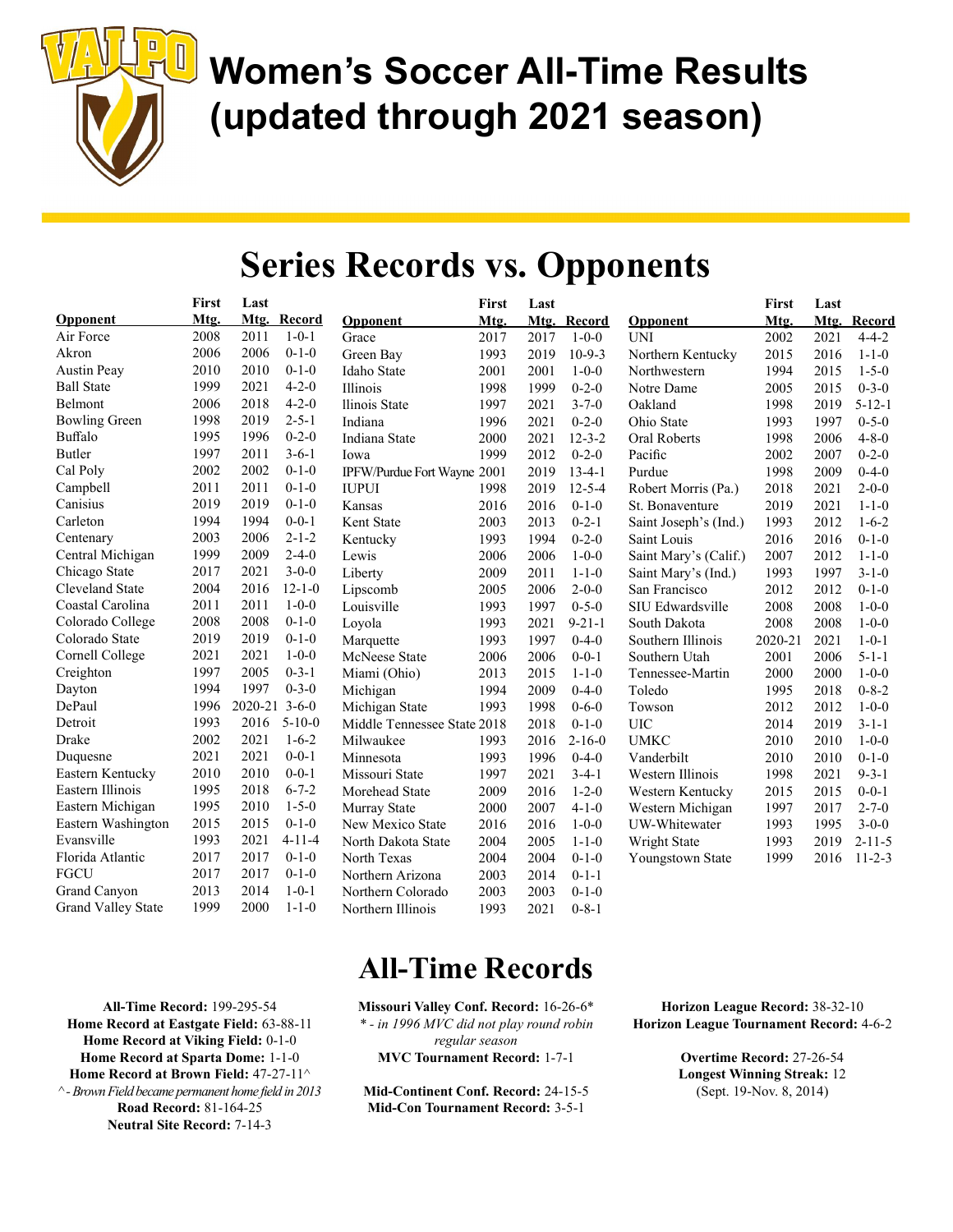

|                | <b>Air Force (1-0-1)</b>     |                   |              |                | Cal Poly (0-1-0)          |                         |              |                | Colorado College (0-1-0)  |        |              |
|----------------|------------------------------|-------------------|--------------|----------------|---------------------------|-------------------------|--------------|----------------|---------------------------|--------|--------------|
| Date           | Site                         | W/L               | <b>Score</b> | Date           | <b>Site</b>               | W/L                     | <b>Score</b> | Date           | <b>Site</b>               | W/L    | <b>Score</b> |
| Aug. 31, 2008  | Colorado Springs Colo. W     |                   | $1 - 0$      | Sept. 6, 2002  | San Luis Obispo, Calif. L |                         | $4 - 0$      | Aug. 29, 2008  | Colorado Springs, Colo.L  |        | $1-0$        |
| Sept. 25, 2011 | Valparaiso, Ind.             | T(2ot)            | $0 - 0$      |                |                           |                         |              |                |                           |        |              |
|                |                              |                   |              |                | Campbell $(0-1-0)$        |                         |              |                | Colorado State (0-1-0)    |        |              |
|                | Akron (0-1-0)                |                   |              | Date           | <b>Site</b>               | W/L                     | <b>Score</b> | Date           | Site                      | W/L    | <b>Score</b> |
| Date           | <b>Site</b>                  | W/L               | <b>Score</b> | Sept. 23, 2011 | Valparaiso, Ind. *        | L                       | $3 - 2$      | Sept. 20, 2019 | Valparaiso, Ind.          | L      | $3-0$        |
| Sept. 3, 2006  | Valparaiso, Ind.             | L                 | $1-0$        |                |                           |                         |              |                |                           |        |              |
|                |                              |                   |              |                | Canisius $(0-1-0)$        |                         |              |                | Cornell College (1-0-0)   |        |              |
|                | Austin Peay (0-1-0)          |                   |              | Date           | <b>Site</b>               | W/L                     | <b>Score</b> | Date           | <b>Site</b>               | W/L    | <b>Score</b> |
|                |                              |                   | <b>Score</b> |                |                           |                         |              | Oct. 9, 2021   |                           | W      | $5 - 0$      |
| Date           | Site                         | W/L               |              | Sept. 8, 2019  | Buffalo, N.Y.             | L(2ot)                  | $1 - 0$      |                | Valparaiso, Ind.          |        |              |
| Sept. 19, 2010 | Clarksville, Tenn.           | L                 | $1-0$        |                |                           |                         |              |                |                           |        |              |
|                |                              |                   |              |                | Carleton (0-0-1)          |                         |              |                | $C$ reighton $(0-3-1)$    |        |              |
|                | Ball State (4-2-0)           |                   |              | Date           | <b>Site</b>               | W/L                     | <b>Score</b> | Date           | <b>Site</b>               | W/L    | <b>Score</b> |
| Date           | Site                         | W/L               | <b>Score</b> | Oct. 9, 1994   | Northfield, Minn.         | T(2ot)                  | $2 - 2$      | Oct. 19, 1997  | Omaha, Neb.               | L      | $4 - 0$      |
| Sept. 17, 1999 | Muncie, Ind.                 | W                 | $1 - 0$      |                |                           |                         |              | Oct. 25, 1998  | Valparaiso, Ind.          | L      | $5-0$        |
| Sept. 10, 2000 | Valparaiso, Ind.             | W                 | $1 - 0$      |                | Centenary (2-1-2)         |                         |              | Oct. 29, 1998  | Evansville, Ind.          | L(2ot) | $3 - 1$      |
| Sept. 23, 2001 | Muncie, Ind.                 | L                 | $5 - 0$      | Date           | <b>Site</b>               | W/L                     | <b>Score</b> | Sept. 25, 2005 | Omaha, Neb.               | T (ot) | $0-0$        |
| Aug. 22, 2008  | Valparaiso, Ind.             | W                 | $1 - 0$      | Nov. 2, 2003   | Valparaiso, Ind.          | T(2ot)                  | $1 - 1$      |                |                           |        |              |
| Sept. 3, 2009  | West Lafayette, Ind.         | W                 | $3 - 2$      | Oct. 1, 2004   | Shreveport, La.           | L                       | $1 - 0$      |                | Dayton $(0-3-0)$          |        |              |
| Aug. 22, 2021  | Valparaiso, Ind.             | L                 | $3-1$        | Nov. 5, 2004   | Rochester, Mich.          | W                       | $1 - 0$      | Date           | <b>Site</b>               | W/L    | <b>Score</b> |
|                |                              |                   |              | Oct. 7, 2005   | Valparaiso, Ind.          | W                       | $2 - 0$      | Sept. 3, 1994  | Dayton, Ohio              | L      | $5 - 1$      |
|                | <b>Belmont (4-2-0)</b>       |                   |              | Oct. 13, 2006  | Shreveport, La.           | T(2ot)                  | $1 - 1$      | Oct. 13, 1996  | Valparaiso, Ind.          | L      | $6 - 2$      |
| Date           | <b>Site</b>                  | W/L               | <b>Score</b> |                |                           |                         |              | Sept. 26, 1997 | Dayton, Ohio              | L      | 4-1          |
| Sept. 8, 2006  | Nashville, Tenn.             | W(ot)             | $3-2$        |                | Central Michigan (2-4-0)  |                         |              |                |                           |        |              |
| Sept. 14, 2007 | Valparaiso, Ind.             | W                 | $1 - 0$      | Date           | <b>Site</b>               | W/L                     | <b>Score</b> |                | <b>DePaul</b> (3-6-0)     |        |              |
| Aug. 22, 2014  | Valparaiso, Ind.             | L                 | $2 - 1$      | Sept. 10, 1999 | Mount Pleasant, Mich. L   |                         | $2 - 1$      | Date           | Site                      | W/L    | <b>Score</b> |
| Sept. 4, 2015  | Nashville, Tenn.             | W(2ot)            | 2-1          | Aug. 27, 2000  | Valparaiso, Ind.          | L                       | $5 - 0$      | Sept. 22, 1996 | Chicago, Ill.             | W      | $3-0$        |
| Sept. 3, 2017  | Valparaiso, Ind.             | W                 | $1 - 0$      | Oct. 30, 2004  | Valparaiso, Ind.          | W                       | $1 - 0$      | Oct. 17, 1997  | Valparaiso, Ind.          | L      | $2 - 0$      |
| Sept. 9, 2018  | Nashville, Tenn.             | L                 | $1 - 0$      | Aug. 28, 2005  | Mount Pleasant, Mich. L   |                         | $2 - 1$      | Oct. 6, 1999   | Chicago, Ill.             | L      | $1 - 0$      |
|                |                              |                   |              | Sept. 19, 2008 | Valparaiso, Ind.          | W                       | $1 - 0$      | Oct. 10, 2000  | Valparaiso, Ind.          | W      | $3-1$        |
|                | <b>Bowling Green (2-5-1)</b> |                   |              | Sept. 11, 2009 | Mount Pleasant, Mich. L   |                         | $1 - 0$      | Sept. 7, 2001  | Chicago, Ill.             | L      | $3-1$        |
| Date           | Site                         | W/L               | <b>Score</b> |                |                           |                         |              | Oct. 25, 2002  | Valparaiso, Ind.          | L      | $3-1$        |
| Sept. 1, 1998  | Valparaiso, Ind.             | L                 | 2-1          |                | Chicago State (2-0-0)     |                         |              | Aug. 26, 2012  | Chicago, Ill.             | L      | $1 - 0$      |
| Aug. 29, 1999  | Bowling Green, Ohio          | L                 | $5 - 1$      | Date           | <b>Site</b>               | W/L                     | <b>Score</b> | Aug. 23, 2013  | Valparaiso, Ind.          | W      | $1 - 0$      |
| Oct. 18, 2002  | Bowling Green, Ohio          | L                 | $3-0$        | Sept. 28, 2017 | Valparaiso, Ind.          | W                       | $5 - 1$      | Feb. 22, 2021  | Crown Point, Ind.^        | L      | $2 - 1$      |
| Sept. 18, 2011 | Bowling Green, Ohio          | W                 | $1 - 0$      | Feb. 10, 2021  | Crown Point, Ind.^        | W                       | $2 - 1$      |                | $^{\wedge}$ - Sparta Dome |        |              |
|                |                              | W                 | $3-0$        |                | Bridgeview, Ill.          | W                       | $3-0$        |                |                           |        |              |
| Sept. 9, 2012  | Valparaiso, Ind.             |                   | $1 - 1$      | Sept. 12, 2021 |                           |                         |              |                |                           |        |              |
| Sept. 13, 2015 | Valparaiso, Ind.             | T(2ot)            |              |                | $^{\wedge}$ - Sparta Dome |                         |              |                | <b>Detroit (5-10-0)</b>   |        |              |
| Aug. 21, 2016  | Bowling Green, Ohio          | $\mathbf{L}$      | $1 - 0$      |                |                           |                         |              | Date           | <b>Site</b>               | W/L    | <b>Score</b> |
| Aug. 30, 2019  | Bowling Green, Ohio          | L                 | $2 - 0$      |                | Cleveland State (12-1-0)  |                         |              | Oct. 2, 1993   | Valparaiso, Ind.          | L      | $5 - 1$      |
|                |                              |                   |              | Date           | <b>Site</b>               | W/L                     | <b>Score</b> | Oct. 11, 1994  | Detroit, Mich.            | L      | $5 - 1$      |
|                | <b>Buffalo</b> (0-2-0)       |                   |              | Sept. 26, 2004 | Valparaiso, Ind.          | W                       | $6 - 1$      | Sept. 24, 1995 | Valparaiso, Ind.          | L      | $8 - 1$      |
| Date           | <b>Site</b>                  | W/L               | <b>Score</b> | Sept. 11, 2005 | Cleveland, Ohio           | W                       | $5 - 2$      | Oct. 5, 2007   | Valparaiso, Ind.          | W      | $2 - 0$      |
| Oct. 14, 1995  | Valparaiso, Ind.             | L                 | $3-0$        | Sept. 1, 2006  | Valparaiso, Ind.          | W                       | $4 - 1$      | Oct. 10, 2008  | Detroit, Mich.            | L      | $2 - 1$      |
| Sept. 29, 1996 | Buffalo, N.Y.                | L                 | $6 - 0$      | Oct. 21, 2007  | Cleveland, Ohio           | W                       | $2 - 0$      | Oct. 11, 2009  | Valparaiso, Ind.          | W(ot)  | $3 - 2$      |
|                |                              |                   |              | Oct. 19, 2008  | Valparaiso, Ind.          | $\ensuremath{\text{W}}$ | $2 - 0$      | Sept. 26, 2010 | Detroit, Mich.            | L      | $2 - 0$      |
|                | <b>Butler</b> (3-6-1)        |                   |              | Oct. 18, 2009  | Cleveland, Ohio           | W                       | $2 - 0$      | Oct. 15, 2011  | Detroit, Mich.            | L      | $2 - 0$      |
| Date           | <b>Site</b>                  | W/L               | <b>Score</b> | Oct. 22, 2010  | Valparaiso, Ind.          | L                       | $2 - 0$      | Oct. 6, 2012   | Valparaiso, Ind.          | W      | $1 - 0$      |
| Sept. 6, 1997  | Valparaiso, Ind.             | L                 | 4-0          | Oct. 9, 2011   | Valparaiso, Ind.          | W                       | $1 - 0$      | Oct. 26, 2013  | Detroit, Mich.            | L      | $2 - 0$      |
| Sept. 25, 2001 | Indianapolis, Ind.           | L                 | $2 - 0$      | Sept. 28, 2012 | Cleveland, Ohio           | W                       | $2 - 1$      | Nov. 5, 2013   | Detroit, Mich.            | L(2ot) | $1-0$        |
| Oct. 27, 2002  | Valparaiso, Ind.             | L                 | $3-0$        | Oct. 5, 2013   | Valparaiso, Ind.          | W                       | $2 - 1$      | Oct. 25, 2014  | Valparaiso, Ind.          | W      | $1-0$        |
| Sept. 30, 2007 | Valparaiso, Ind.             | L                 | $2 - 0$      | Sept. 27, 2014 | Cleveland, Ohio           | $W(\alpha t)$           | $1 - 0$      | Nov. 8, 2014   | Valparaiso, Ind.          | W      | $1 - 0$      |
| Nov. 3, 2007   | Indianapolis, Ind.           | L                 | $2 - 0$      | Oct. 30, 2015  | Valparaiso, Ind.          | W(2ot)                  | $1 - 0$      | Oct. 24, 2015  | Detroit, Mich.            | L(2ot) | $1 - 0$      |
| Sept. 26, 2008 | Valparaiso, Ind.             | L                 | $2 - 0$      | Sept. 16, 2016 | Cleveland, Ohio           | W                       | $1-0$        | Sept. 24, 2016 | Valparaiso, Ind.          | L (ot) | $2 - 1$      |
| Oct. 23, 2009  | Valparaiso, Ind.             | W                 | $2 - 0$      |                |                           |                         |              |                |                           |        |              |
| Oct. 3, 2010   | Indianapolis, Ind.           | W                 | $1-0$        |                | Coastal Carolina (1-0-0)  |                         |              |                |                           |        |              |
| Oct. 19, 2011  | Valparaiso, Ind.             | W                 | $1 - 0$      | Date           | Site                      | W/L                     | <b>Score</b> |                |                           |        |              |
| Nov. 1, 2011   | Valparaiso, Ind.             | $T(2ot^{\wedge})$ | $2 - 2$      | Sept. 2, 2011  | Lynchburg, Va.            | W                       | $1-0$        |                |                           |        |              |
|                |                              |                   |              |                |                           |                         |              |                |                           |        |              |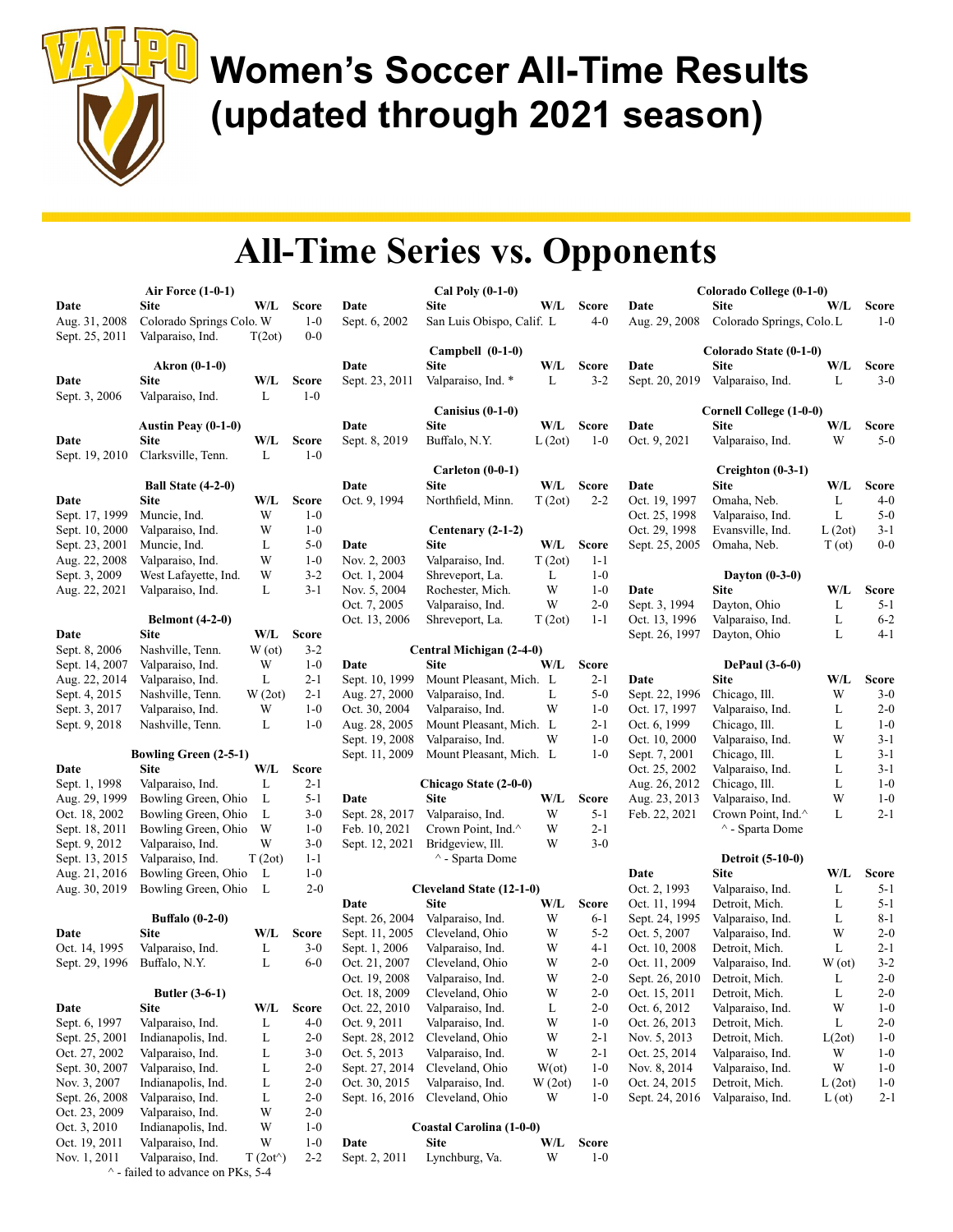

|                | Drake (1-6-2)                     |               |         |
|----------------|-----------------------------------|---------------|---------|
| Date           | Site                              | W/L           | Score   |
| Sept. 20, 2002 | Valparaiso, Ind.                  | L             | 2-0     |
| Sept. 21, 2003 | Des Moines, Iowa                  | L             | 3-1     |
| Oct. 24, 2004  | Des Moines, Iowa                  | T(2ot)        | $2 - 2$ |
| Sept. 30, 2017 | Des Moines, Iowa                  | L             | 4-2     |
| Sept. 23, 2018 | Valparaiso, Ind.                  | $L(\sigma t)$ | $1-0$   |
| Oct. 26, 2019  | Urbandale, Iowa                   | L             | $3-0$   |
| Nov. 4, 2019   | West Des Moines, Iowa L           |               | $1 - 0$ |
| Mar. 19, 2021  | Valparaiso, Ind.                  | T(2ot)        | 1-1     |
| Oct. 13, 2021  | Des Moines, Iowa                  | W             | 1-0     |
|                | Duquesne (0-0-1)                  |               |         |
| Date           | Site                              | W/L           | Score   |
| Aug. 27, 2021  | Pittsburgh, Pa.                   | T(2ot)        | 2-2     |
|                | Eastern Illinois (6-7-2)          |               |         |
| Date           | <b>Site</b>                       | W/L           | Score   |
| Oct. 20, 1995  | Charleston, Ill.                  | L             | 4-1     |
| Oct. 27, 1996  | Valparasio, Ind.                  | L             | 4-0     |
| Nov. 7, 1996   | Evansville, Ind.                  | L             | 6-0     |
| Oct. 26, 1997  | Charleston, Ill.                  | L             | $2 - 0$ |
| Oct. 2, 1998   | Valparaiso, Ind.                  | T(2ot)        | $1 - 1$ |
| Sept. 15, 2000 | Charleston, Ill.                  | L             | $3-0$   |
| Aug. 31, 2001  | Valparaiso, Ind.                  | L             | $4 - 1$ |
| Oct. 6, 2002   | Charleston, Ill.                  | L             | $4 - 1$ |
| Sept. 28, 2003 | Valparaiso, Ind.                  | W(ot)         | $3 - 2$ |
| Aug. 27, 2010  | Valparaiso, Ind. *                | W             | $1 - 0$ |
| Sept. 11, 2011 | Charleston, Ill.                  | W             | 2-0     |
| Sept. 22, 2013 | Valparaiso, Ind.                  | W             | $2 - 1$ |
| Sept. 19, 2014 | Charleston, Ill.                  | W             | $3 - 1$ |
| Sept. 1, 2017  | Valparaiso, Ind.                  | W(ot)         | $3-2$   |
| Aug. 19, 2018  | Charleston, Ill.                  | T(2ot)        | 0-0     |
|                | Eastern Kentucky (0-0-1)          |               |         |
| Date           | Site                              | W/L           | Score   |
| Sept. 5, 2010  | Valparaiso, Ind.                  | T(2ot)        | $0-0$   |
|                | Eastern Michigan (1-5-0)          |               |         |
| Date           | Site                              | W/L           | Score   |
| Nov. 3, 1995   | Valparaiso, Ind.                  | W             | $4 - 2$ |
| Sept. 28, 1996 | Ypsilanti, Mich.                  | L             | $3-0$   |
| Sept. 21, 1997 | Valparaiso, Ind.                  | L             | $1 - 0$ |
| Sept. 11, 1998 | Ypsilanti, Mich.                  | L(2ot)        | 2-1     |
| Sept. 12, 1999 | Mount Pleasant, Mich.             | L             | $3-1$   |
| Sept. 10, 2010 | Valparaiso, Ind.*                 | L(2ot)        | $3 - 2$ |
|                | <b>Eastern Washington (0-1-0)</b> |               |         |
| Date           | Site                              | W/L           | Score   |
| Sept. 11, 2015 | Valparaiso, Ind.                  | L(2ot)        | 2-1     |
|                |                                   |               |         |
|                |                                   |               |         |
|                |                                   |               |         |

|                                 | Evansville (4-10-4)                   |                   |                    |
|---------------------------------|---------------------------------------|-------------------|--------------------|
| Date                            | Site                                  | W/L               | Score              |
| Oct. 3, 1993                    | Valparaiso, Ind.                      | L                 | $3-0$              |
| Oct. 16, 1994                   | Evansville, Ind.                      | L                 | $12 - 1$           |
| Sept. 9, 1995                   | Valparaiso, Ind.                      | L                 | 9-0                |
| Oct. 31, 1996                   | Evansville, Ind.                      | L                 | $7-0$              |
| Oct. 12, 1997                   | Valparaiso, Ind.                      | L                 | $2 - 0$            |
| Oct. 11, 1998                   | Evansville, Ind.                      | L                 | $4 - 0$            |
| Sept. 3, 2004                   | Evansville, Ind.                      | W                 | 4-3                |
| Sept. 24, 2006                  | Valparaiso, Ind.                      | W                 | $3-0$              |
| Aug. 29. 2010                   | Evansville, Ind.                      | T(2ot)            | $1 - 1$            |
| Aug. 28. 2011                   | Valparaiso, Ind.                      | L                 | $1-0$              |
| Sept. 15, 2013                  | Evansville, Ind.                      | L                 | $2 - 1$            |
| Sept. 14, 2014                  | Valparaiso, Ind.                      | T(2ot)            | $0-0$              |
| Oct. 26, 2017                   | Valparaiso, Ind.<br>Evansville, Ind.  | L<br>L            | $2 - 1$<br>$1-0$   |
| Sept. 29, 2018<br>Oct. 20, 2019 |                                       | W                 | $1-0$              |
| Mar. 24, 2021                   | Valparaiso, Ind.<br>Evansville, Ind.  | T(2ot)            | $0-0$              |
| Apr. 11, 2021                   | Valparaiso, Ind.                      | $T(2ot^{\wedge})$ | $0-0$              |
|                                 | - advanced on PKs, 5-3                |                   |                    |
| Oct. 23, 2021                   | Valparaiso, Ind.                      | W                 | $2 - 1$            |
| Nov. 5, 2021                    | Chicago, Ill.                         | L(2ot)            | 2-1                |
|                                 |                                       |                   |                    |
|                                 | Florida Atlantic (0-1-0)              |                   |                    |
| Date                            | <b>Site</b>                           | W/L               | Score              |
| Aug. 27, 2017                   | Boca Raton, Fla.                      | L                 | 1-0                |
|                                 |                                       |                   |                    |
|                                 | FGCU (0-1-0)                          |                   |                    |
| Date                            | <b>Site</b>                           | W/L               | Score              |
| Aug. 25, 2017                   | Boca Raton, Fla.                      | L                 | 1-0                |
|                                 | Grace (1-0-0)                         |                   |                    |
| Date                            | Site                                  | W/L               | Score              |
| Aug. 18, 2017                   | Valparaiso, Ind.                      | W                 | 3-0                |
|                                 |                                       |                   |                    |
|                                 | Grand Canyon (1-0-1)                  |                   |                    |
| Date                            | Site                                  | W/L               | Score              |
| Aug. 30, 2013                   | Valparaiso, Ind.                      | W(ot)             | $1 - 0$            |
| Aug. 29, 2014                   | Phoenix, Ariz.                        | T(2ot)            | 1-1                |
|                                 |                                       |                   |                    |
|                                 | <b>Grand Valley State (1-1-0)</b>     |                   |                    |
| Date                            | Site                                  | W/L<br>W          | Score              |
| Sept. 1, 1999                   | Valparaiso, Ind.<br>Allendale, Mich.  | L                 | $2 - 0$<br>$1 - 0$ |
| Sept. 3, 2000                   |                                       |                   |                    |
|                                 | Green Bay (10-9-3)                    |                   |                    |
| Date                            | Site                                  | W/L               | Score              |
| Oct. 15, 1993                   | Valparaiso, Ind.                      | L                 | 5-0                |
| Sept. 18, 1994                  | Green Bay, Wis.                       | L                 | $1 - 0$            |
| Sept. 17, 1995                  | Green Bay, Wis.                       | L                 | $3-0$              |
| Sept. 21, 1996                  | Valparaiso, Ind.                      | L                 | 2-1                |
| Oct. 18, 1998                   | Green Bay, Wis.                       | L                 | $2-1$              |
| Oct. 16, 1999                   | Valparaiso, Ind.                      | L                 | 3-2                |
| Oct. 15, 2000                   | Green Bay, Wis.                       | L                 | 6-1                |
| Oct. 21, 2001                   | Valparaiso, Ind.                      | $L(\sigma t)$     | 3-2                |
| Oct. 14, 2007                   | Valparaiso, Ind.                      | W                 | 3-1                |
| Oct. 24, 2008                   |                                       |                   |                    |
|                                 | Green Bay, Wis.                       | T (2ot)           | $0-0$              |
| Sept. 25, 2009                  | Valparaiso, Ind.                      | W                 | $2 - 0$            |
| Nov. 1, 2009<br>Oct. 10, 2010   | Valparaiso, Ind. *<br>Green Bay, Wis. | W<br>T(2ot)       | $2-0$<br>$_{0-0}$  |

| Sept. 16, 2011 | Valparaiso, Ind.           | W      | 1-0     |
|----------------|----------------------------|--------|---------|
| Oct. 27, 2012  | Green Bay, Wis.            | W      | 1-0     |
| Nov. 1, 2013   | Valparaiso, Ind.           |        | 1-1     |
|                |                            | T(2ot) |         |
| Oct. 31, 2014  | Green Bay, Wis.            | W      | 4-1     |
| Nov. 6, 2014   | Valparaiso, Ind.           | W      | $2 - 0$ |
| Oct. 17, 2015  | Valparaiso, Ind.           | W      | $2 - 1$ |
| Oct. 1, 2016   | Green Bay, Wis.            | W      | $2 - 0$ |
| Aug. 17, 2018  | Green Bay, Wis.            | W      | 2-1     |
| Aug. 23, 2019  | Valparaiso, Ind.           | L      | 1-0     |
|                | <b>Idaho State (1-0-0)</b> |        |         |
| Date           | Site                       | W/L    | Score   |
| Oct. 6, 2001   | Cedar City, Utah           | W      | $2 - 1$ |
|                | <b>Illinois</b> (0-2-0)    |        |         |
| Date           | Site                       | W/L    | Score   |
| Sept. 27, 1998 | Champaign, Ill.            | L      | $3 - 0$ |
| Sept. 26, 1999 | Valparaiso, Ind.           | L      | $4 - 0$ |
|                |                            |        |         |
|                | Illinois State (3-7-0)     |        |         |
| Date           | Site                       | W/L    | Score   |
| Oct. 24, 1997  | Normal, Ill.               | L      | $2 - 0$ |
| Oct. 15, 1998  | Valparaiso, Ind.           | L      | 3-0     |
| Sept. 4, 1999  | Normal, Ill.               | L      | 5-1     |
| Aug. 27, 2004  | Normal, Ill.               | L      | $2 - 1$ |
| Sept. 2, 2007  | Valparaiso, Ind.           | L      | $2 - 1$ |
| Oct. 18, 2017  | Valparaiso, Ind.           | L      | $1-0$   |
| Oct. 8, 2018   | Normal, Ill.               | W      | $2 - 0$ |
| Oct. 12, 2019  | Valparaiso, Ind.           | L      | $1-0$   |
| Apr. 7, 2021   | Normal, Ill.               | W      | 1-0     |
| Sept. 17, 2021 | Valparaiso, Ind.           | W      | 1-0     |
|                |                            |        |         |
| Date           | Indiana (0-2-0)<br>Site    | W/L    | Score   |
|                |                            | L      | 5-0     |
| Sept. 11, 1996 | Bloomington, Ind.          |        |         |
| Aug. 19, 2021  | Bloomington, Ind.          | L      | $1 - 0$ |
|                | Indiana State (12-3-2)     |        |         |
| Date           | <b>Site</b>                | W/L    | Score   |
| Oct. 20, 2000  | Terre Haute, Ind.          | W      | $3-0$   |
| Sept. 2, 2001  | Valparaiso, Ind.           | W      | $2 - 1$ |
| Sept. 27, 2002 | Terre Haute, Ind.          | L      | $3 - 1$ |
| Sept. 14, 2003 | Terre Haute, Ind.          | L      | $2 - 0$ |
| Sept. 17, 2004 | Valparaiso, Ind.           | W      | $3-0$   |
| Sept. 4, 2005  | Valparaiso, Ind.           | W      | $3-0$   |
| Aug. 25, 2006  | Terre Haute, Ind.          | W (ot) | 2-1     |
| Sept. 28, 2007 | Valparaiso, Ind.           | W      | $3 - 1$ |
| Sept. 7, 2008  | Terre Haute, Ind.          | W      | $2 - 1$ |
| Oct. 9, 2009   | Valparaiso, Ind.           | T(2ot) | $3 - 3$ |
| Sept. 24, 2010 | Terre Haute, Ind.          | T(2ot) | $1 - 1$ |
| Oct. 22, 2017  | Terre Haute, Ind.          | W      | $2 - 1$ |
| Oct. 25, 2018  | Valparaiso, Ind.           | W      | 5-1     |
| Oct. 5, 2019   | Terre Haute, Ind.          | L      | 3-2     |
| Mar. 9, 2021   | Valparaiso, Ind.           | W      | $2 - 0$ |
| Apr. 14, 2021  | Terre Haute, Ind.          | W(2ot) | 1-0     |
| Sept. 24, 2021 | Terre Haute, Ind.          | W (ot) | $1 - 0$ |
|                |                            |        |         |
|                |                            |        |         |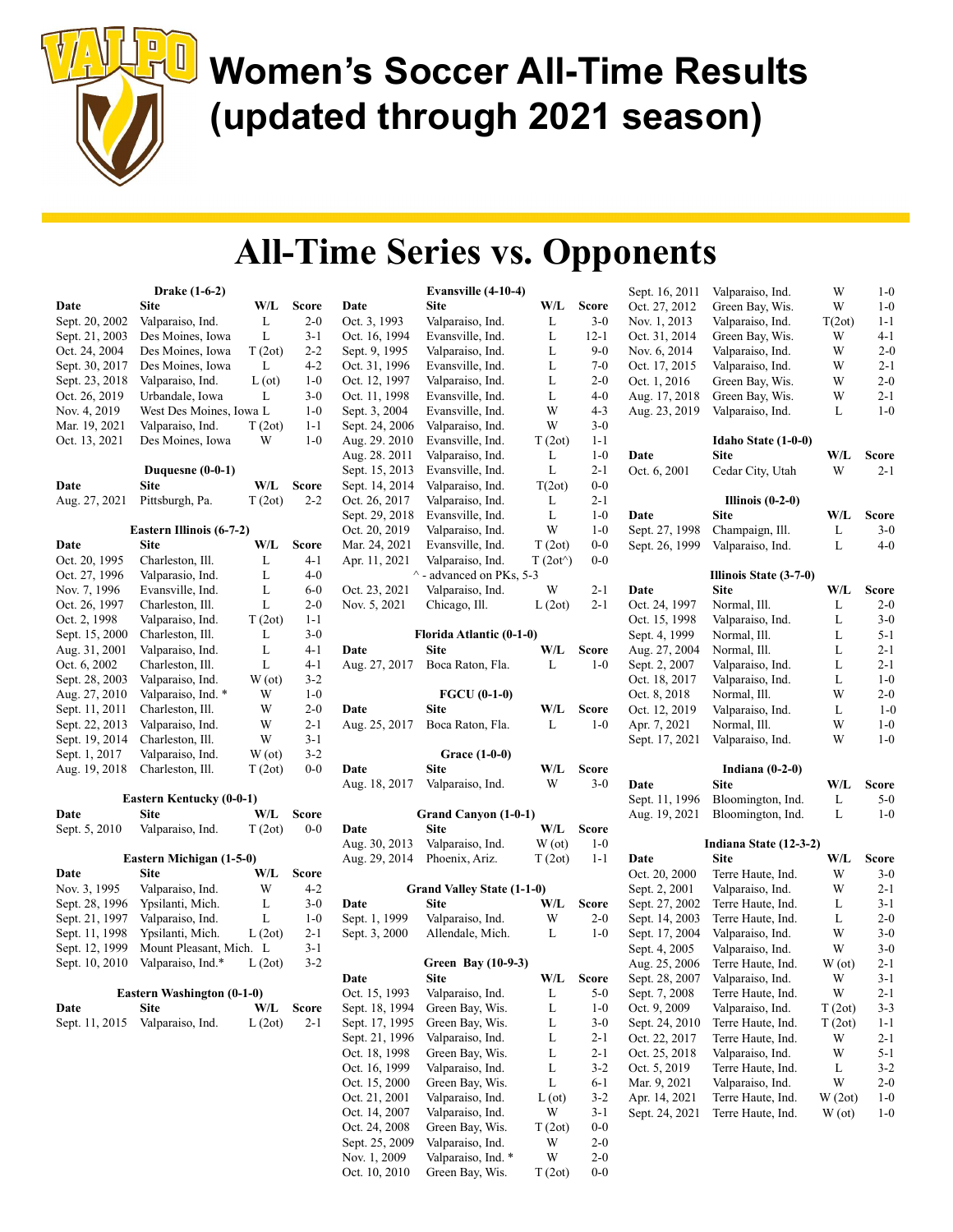

|                                 | Iowa $(0-2-0)$                         |               |                    |                                 | Kentucky $(0-2-0)$                 |               |                         |                | Marquette (0-4-0)                     |        |                    |
|---------------------------------|----------------------------------------|---------------|--------------------|---------------------------------|------------------------------------|---------------|-------------------------|----------------|---------------------------------------|--------|--------------------|
| Date                            | <b>Site</b>                            | W/L           | <b>Score</b>       | Date                            | <b>Site</b>                        | W/L           | <b>Score</b>            | Date           | <b>Site</b>                           | W/L    | <b>Score</b>       |
| Sept. 24, 1999                  | Valparaiso, Ind.                       | L             | $2 - 0$            | Sept. 25, 1993                  | Lexington, Ky.                     | L             | $9 - 0$                 | Oct. 31, 1993  | Valparaiso, Ind.                      | L      | 5-1                |
| Sept. 2, 2012                   | Iowa City, Iowa                        | L             | $3 - 1$            | Oct. 15, 1994                   | Valparaiso, Ind.                   | L             | $6-0$                   | Sept. 30, 1994 | Milwaukee, Wis.                       | L      | $3-0$              |
|                                 |                                        |               |                    |                                 |                                    |               |                         | Sept. 6, 1995  | Milwaukee, Wis.                       | L      | $3-0$              |
|                                 | <b>IPFW/Purdue Fort Wayne (13-3-1)</b> |               |                    |                                 | <b>Lewis</b> (1-0-0)               |               |                         | Sept. 1, 1997  | Valparaiso, Ind.                      | L      | $5 - 2$            |
| Date                            | <b>Site</b>                            | W/L           | <b>Score</b>       | Date                            | <b>Site</b>                        | W/L           | <b>Score</b>            |                |                                       |        |                    |
| Oct. 12, 2001                   | Valparaiso, Ind.                       | L             | $1 - 0$            | Oct. 8 2006                     | Valparaiso, Ind.                   | W             | $5 - 1$                 |                | McNeese State (0-0-1)                 |        |                    |
| Sept. 13, 2002                  | Fort Wayne, Ind.                       | T(2ot)        | $2 - 2$            |                                 |                                    |               |                         | Date           | <b>Site</b>                           | W/L    | <b>Score</b>       |
| Oct. 12, 2003                   | Valparaiso, Ind.                       | W             | $2 - 0$            |                                 | Liberty $(1-1-0)$                  |               |                         | Oct. 15, 2006  | Shreveport, La.                       | T(2ot) | $0-0$              |
| Oct. 17, 2004                   | Fort Wayne, Ind.                       | W             | $3 - 1$            | Date                            | <b>Site</b>                        | W/L           | <b>Score</b>            |                |                                       |        |                    |
| Oct. 23, 2005                   | Valparaiso, Ind.                       | W             | $2 - 1$            | Sept. 18, 2009                  | Valparaiso, Ind.                   | W             | $1-0$                   |                | Miami (Ohio) (1-1-0)                  |        |                    |
| Oct. 6, 2006                    | Fort Wayne, Ind.                       | L             | $1-0$              | Sept. 4, 2011                   | Lynchburg, Va.                     | L             | $3 - 1$                 | Date           | <b>Site</b>                           | W/L    | <b>Score</b>       |
| Sept. 7, 2007                   | Valparaiso, Ind.                       | W             | $4 - 0$            |                                 |                                    |               |                         | Aug. 25, 2013  | Valparaiso, Ind.                      | L      | $1 - 0$            |
| Sept. 14, 2008                  | Fort Wayne, Ind.                       | W             | $1-0$              |                                 | Lipscomb $(2-0-0)$                 |               |                         | Aug. 28, 2015  | Oxford, Ohio                          | W      | $2 - 0$            |
| Oct. 25, 2009                   | Valparaiso, Ind. *                     | W             | $2 - 0$            | Date                            | <b>Site</b>                        | W/L           | <b>Score</b>            |                |                                       |        |                    |
| Sept. 3, 2010                   | Fort Wayne, Ind.                       | W             | $4 - 2$            | Sept. 2, 2005                   | Valparaiso, Ind.                   | W             | $6 - 1$                 |                | Michigan $(0-4-0)$                    |        |                    |
| Aug. 21, 2011                   | Valparaiso, Ind. *                     | W             | $4 - 2$            | Sept. 10, 2006                  | Nashville, Tenn.                   | W             | $3 - 1$                 | Date           | <b>Site</b>                           | W/L    | ${\bf Score}$      |
| Sept. 16, 2012                  | Fort Wayne, Ind.                       | $W(\alpha t)$ | $1-0$              |                                 |                                    |               |                         | Sept. 25, 1994 | Ann Arbor, Mich.                      | L      | $5-0$              |
| Sept. 8, 2013                   | Valparaiso, Ind.                       | W             | $1-0$              |                                 | Louisville (0-5-0)                 |               |                         | Oct. 10, 1995  | Valparaiso, Ind.                      | L      | $8-0$              |
| Sept. 12, 2014                  | Fort Wayne, Ind.                       | W             | $1 - 0$<br>$2 - 0$ | Date                            | <b>Site</b><br>Louisville, Ky.     | W/L<br>L      | <b>Score</b><br>$5 - 0$ | Nov. 3, 1996   | Ann Arbor, Mich.                      | L<br>L | $7 - 0$<br>$2 - 1$ |
| Sept. 9, 2016                   | Valparaiso, Ind.                       | W             |                    | Sept. 11, 1993                  |                                    |               |                         | Aug. 23, 2009  | Valparaiso, Ind.                      |        |                    |
| Sept. 10, 2017<br>Aug. 26, 2018 | Fort Wayne, Ind.<br>Valparaiso, Ind.   | W<br>L        | $4-1$<br>$2 - 1$   | Sept. 17, 1994<br>Oct. 28, 1995 | Valparaiso, Ind.                   | L<br>L(2ot)   | $2 - 0$<br>$3-1$        |                |                                       |        |                    |
| Sept. 13, 2019                  | Fort Wayne, Ind.                       | L             | $2 - 0$            | Sept. 14, 1996                  | Louisville, Ky.<br>Louisville, Ky. | L             | $5-0$                   | Date           | Michigan State (0-6-0)<br><b>Site</b> | W/L    | <b>Score</b>       |
|                                 |                                        |               |                    | Sept. 17, 1997                  | Valparaiso, Ind.                   | L             | $2 - 1$                 | Sept. 4, 1993  | East Lansing, Mich.                   | L      | $10-0$             |
|                                 | <b>IUPUI</b> (12-5-4)                  |               |                    |                                 |                                    |               |                         | Sept. 8, 1994  | Valparaiso, Ind.                      | L      | $9 - 0$            |
| Date                            | <b>Site</b>                            | W/L           | <b>Score</b>       |                                 | Loyola (9-21-1)                    |               |                         | Sept. 29, 1995 | East Lansing, Mich.                   | L      | $9-1$              |
| Oct. 4, 1998                    | Valparaiso, Ind.                       | W             | $2 - 1$            | Date                            | <b>Site</b>                        | W/L           | <b>Score</b>            | Sept. 2, 1996  | Valparaiso, Ind.                      | L      | $3-0$              |
| Oct. 9, 1999                    | Indianapolis, Ind.                     | L             | $2 - 1$            | Oct. 17, 1993                   | Valparaiso, Ind.                   | $L(\sigma t)$ | $3 - 1$                 | Sept. 13, 1997 | East Lansing, Mich.                   | L      | $5-0$              |
| Oct. 13, 2000                   | Valparaiso, Ind.                       | L             | $3 - 1$            | Oct. 4, 1994                    | Chicago, Ill.                      | L             | $2 - 0$                 | Sept. 4, 1998  | Valparaiso, Ind.                      | L      | $5 - 1$            |
| Sept. 21, 2001                  | Indianapolis, Ind.                     | W             | $1 - 0$            | Oct. 3, 1995                    | Valparaiso, Ind.                   | L             | $3-0$                   |                |                                       |        |                    |
| Sept. 29, 2002                  | Valparaiso, Ind.                       | W             | $3-0$              | Oct. 8, 1996                    | Chciago, Ill.                      | L             | $3 - 2$                 |                | Middle Tennessee State (0-1-0)        |        |                    |
| Oct. 17, 2003                   | Indianapolis, Ind.                     | T(2ot)        | $0-0$              | Oct. 5, 1997                    | Valparaiso, Ind.                   | L             | $2 - 0$                 | Date           | <b>Site</b>                           | W/L    | <b>Score</b>       |
| Sept. 19, 2004                  | Valparaiso, Ind.                       | L             | $2 - 0$            | Sept. 6, 1998                   | Chicago, Ill.                      | W(2ot)        | $2 - 1$                 | Sept. 7, 2018  | Murfreesboro, Tenn.                   | L      | $4 - 0$            |
| Oct. 14, 2005                   | Indianapolis, Ind.                     | W             | $2 - 0$            | Oct. 12, 1999                   | Chicago, Ill.                      | W             | $2 - 0$                 |                |                                       |        |                    |
| Oct. 20, 2006                   | Valparaiso, Ind.                       | W             | $4-1$              | Sept. 17, 2000                  | Valparaiso, Ind.                   | W             | $1-0$                   |                | <b>Milwaukee (2-16-0)</b>             |        |                    |
| Sept. 9, 2007                   | Indianapolis, Ind.                     | W             | $2 - 0$            | Nov. 2, 2001                    | Chicago, Ill.                      | W             | $1-0$                   | Date           | <b>Site</b>                           | W/L    | ${\bf Score}$      |
| Sept. 5, 2008                   | Valparaiso, Ind. *                     | W(2ot)        | $1 - 0$            | Nov. 3, 2002                    | Valparaiso, Ind.                   | L             | $2 - 1$                 | Sept. 19, 1993 | Milwaukee, Wis.                       | L      | $12-0$             |
| Aug. 30, 2009                   | Indianapolis, Ind.                     | W             | $1 - 0$            | Aug. 29, 2003                   | Chicago, Ill.                      | L             | $1-0$                   | Sept. 23, 1994 | Valparaiso, Ind.                      | L      | 4-1                |
| Sept. 12, 2010                  | Valparaiso, Ind.                       | W             | $1 - 0$            | Aug. 29, 2004                   | Valparaiso, Ind.                   | L             | $5 - 1$                 | Sept. 15, 1995 | Milwaukee, Wis.                       | L      | $7-0$              |
| Sept. 9, 2011                   | Indianapolis, Ind.                     | T(2ot)        | $1 - 1$            | Oct. 9, 2005                    | Chicago, Ill.                      | L             | $2 - 0$                 | Oct. 18, 1996  | Valparaiso, Ind.                      | L      | $6-0$              |
| Aug. 17, 2012                   | Valparaiso, Ind. *                     | W             | $1 - 0$            | Aug. 27, 2006                   | Valparaiso, Ind.                   | L             | $1 - 0$                 | Aug. 30, 1997  | Milwaukee, Wis.                       | L      | $3-0$              |
| Sept. 13, 2013                  | Indianapolis, Ind.                     | T(2ot)        | $0-0$              | Oct. 2, 2007                    | Chicago, Ill.                      | L             | $3-0$                   | Sept. 9, 2001  | Valparaiso, Ind.                      | L      | $3-0$              |
| Aug. 24, 2014                   | Valparaiso, Ind.                       | T(2ot)        | $0-0$              | Oct. 17, 2008                   | Valparaiso, Ind.                   | L             | $1-0$                   | Nov. 1, 2002   | Milwaukee, Wis.                       | L      | 4-1                |
| Aug. 19, 2016                   | Indianapolis, Ind.                     | L             | $2 - 0$            | Sept. 27, 2009                  | Chicago, Ill.                      | L             | $1-0$                   | Oct. 12, 2007  | Valparaiso, Ind.                      | L      | $2 - 0$            |
| Aug. 20, 2017                   | Valparaiso, Ind.                       | W             | $2 - 0$            | Oct. 1, 2010                    | Valparaiso, Ind.                   | L             | $1-0$                   | Oct. 26, 2008  | Milwaukee, Wis.                       | L      | $3 - 1$            |
| Sept. 16, 2018                  | Indianapolis, Ind.                     | W             | $2 - 1$            | Sept. 28, 2011                  | Chicago, Ill.                      | W             | $1-0$                   | Oct. 4, 2009   | Valparaiso, Ind.                      | L      | $5 - 1$            |
| Sept. 15, 2019                  | Valparaiso, Ind.                       | L             | $3 - 1$            | Oct. 22, 2012                   | Valparaiso, Ind. *                 | T(2ot)        | $0-0$                   | Nov. 8, 2009   | Milwaukee, Wis.                       | L      | $4 - 0$            |
|                                 |                                        |               |                    | Oct. 30, 2012                   | Valparaiso, Ind.                   | L             | $1-0$                   | Oct. 8, 2010   | Milwaukee, Wis.                       | L      | $5-0$              |
|                                 | <b>Kansas (0-1-0)</b>                  |               |                    | Oct. 4, 2014                    | Valparaiso, Ind.                   | W             | $2 - 1$                 | Oct. 5, 2011   | Milwaukee, Wis.                       | L      | $2 - 0$            |
| Date                            | <b>Site</b>                            | W/L           | <b>Score</b>       | Oct. 11, 2015                   | Valparaiso, Ind.                   | W             | $3 - 1$                 | Oct. 3, 2012   | Valparaiso, Ind.                      | L      | $1 - 0$            |
| Sept. 4, 2016                   | Lincoln, Neb.                          | L             | $2 - 1$            | Aug. 28, 2016                   | Chicago, Ill.                      | W(2ot)        | $3 - 2$                 | Sept. 28, 2013 | Milwaukee, Wis.                       | L      | $3 - 2$            |
|                                 |                                        |               |                    | Oct. 7, 2017                    | Chicago, Ill.                      | W             | $2 - 1$                 | Oct. 22, 2014  | Valparaiso, Ind.                      | W      | $1-0$              |
|                                 | Kent State $(0-2-1)$                   |               |                    | Oct. 29, 2017                   | Chicago, Ill.                      | L             | $2 - 1$                 | Oct. 21, 2015  | Milwaukee, Wis.                       | L      | $1-0$              |
| Date                            | Site                                   | W/L           | <b>Score</b>       | Oct. 17, 2018                   | Valparaiso, Ind.                   | L             | $2 - 0$                 | Sept. 28, 2016 | Valparaiso, Ind.                      | W(ot)  | $2 - 1$            |
| Oct. 31, 2003                   | Kent, Ohio                             | L             | $2 - 0$            | Oct. 16, 2019                   | Chicago, Ill.                      | L             | $2 - 0$                 |                |                                       |        |                    |
| Aug. 24, 2012                   | Valparaiso, Ind. *<br>Kent, Ohio       | T(2ot)        | $1 - 1$            | Mar. 13, 2021<br>Apr. 18, 2021  | Valparaiso, Ind.<br>Chicago, Ill.  | L             | $1-0$<br>$1-0$          |                |                                       |        |                    |
| Sept. 1, 2013                   |                                        | L(2ot)        | $1 - 0$            | Oct. 28, 2021                   | Chicago, Ill.                      | L<br>L        | $5-0$                   |                |                                       |        |                    |
|                                 |                                        |               |                    |                                 |                                    |               |                         |                |                                       |        |                    |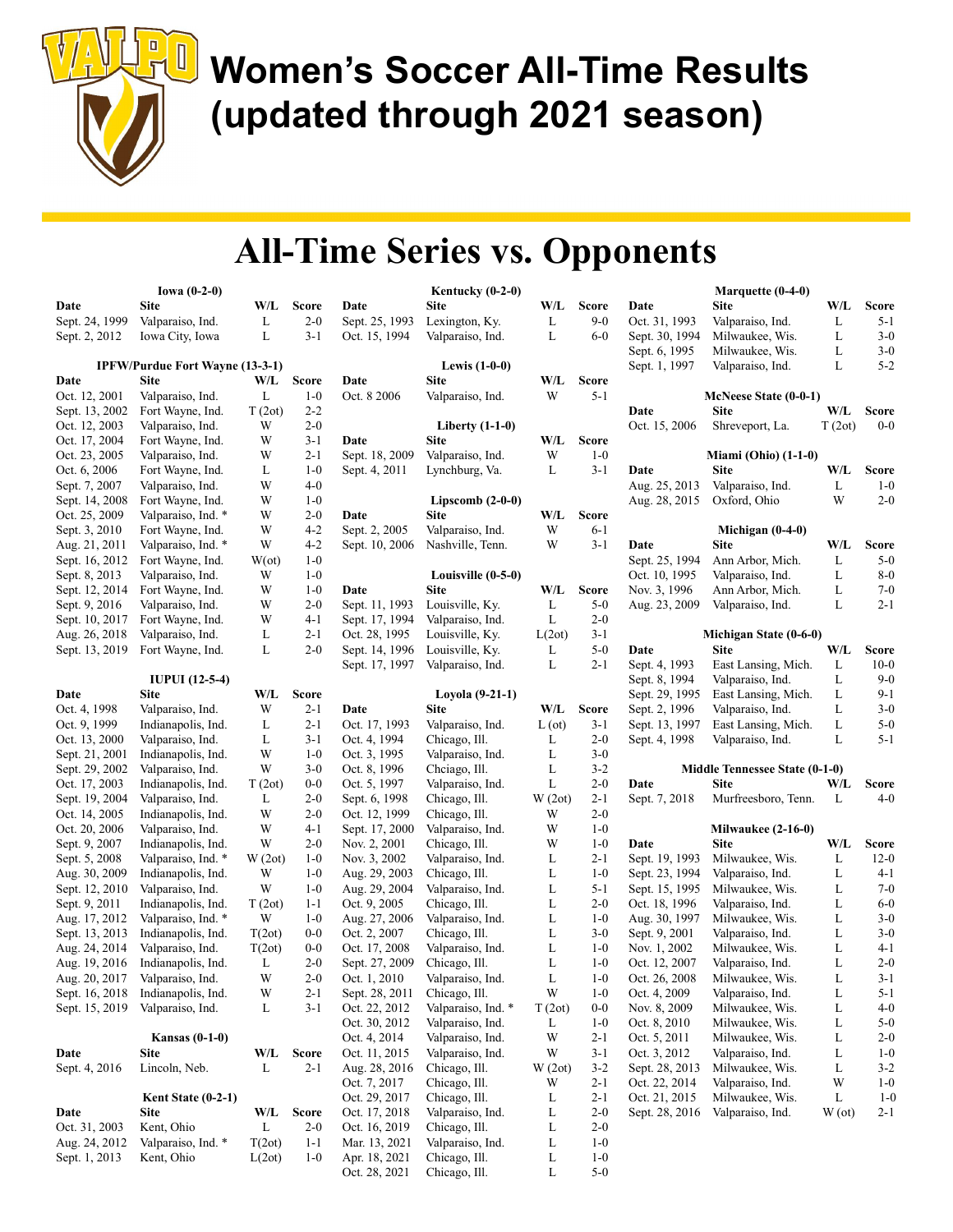

|                | Minnesota (0-4-0)               |               |                  | Sept. 15, 1996 | Valparaiso, Ind.          | L                 | 7-1                |                | Ohio State (0-5-0)            |               |              |
|----------------|---------------------------------|---------------|------------------|----------------|---------------------------|-------------------|--------------------|----------------|-------------------------------|---------------|--------------|
| Date           | <b>Site</b>                     | W/L           | <b>Score</b>     | Oct. 10, 1997  | DeKalb, Ill.              | L                 | $4 - 0$            | Date           | <b>Site</b>                   | W/L           | <b>Score</b> |
| Sept. 18, 1993 | Minneapolis, Minn.              | L             | $5 - 0$          | Sept. 12, 2008 | DeKalb, Ill.              | T(2ot)            | $0-0$              | Sept. 26, 1993 | Columbus, Ohio                | L             | $6-0$        |
| Oct. 22, 1993  | Valparaiso, Ind.                | L             | $7-0$            | Aug. 28, 2009  | Valparaiso, Ind. *        | L                 | $1-0$              | Oct. 23, 1994  | Valparaiso Ind.               | L             | $3-0$        |
| Oct. 7, 1994   | Minneapolis, Minn.              | L             | $4 - 0$          | Sept. 3, 2021  | Valparaiso, Ind.          | L                 | $1 - 0$            | Oct. 29, 1995  | Columbus, Ohio                | L             | $5 - 0$      |
| Aug. 31, 1996  | Valparaiso, Ind.                | L             | $10-0$           |                |                           |                   |                    | Nov. 2, 1996   | Valparaiso, Ind.              | L             | $9 - 0$      |
|                |                                 |               |                  |                | $UNI$ (4-4-2)             |                   |                    | Sept. 7, 1997  | Columbus, Ohio                | L             | $4 - 2$      |
|                | Missouri State (3-4-1)          |               |                  | Date           | <b>Site</b>               | W/L               | <b>Score</b>       |                |                               |               |              |
| Date           | Site                            | W/L           | Score            | Sept. 23, 2002 | Valparaiso, Ind.          | W                 | $3-0$              |                | Oral Roberts (4-8-0)          |               |              |
| Oct. 3, 1997   | Valparaiso, Ind.                | L             | $2 - 0$          | Sept. 19, 2003 | Cedar Falls, Iowa         | $L(\sigma t)$     | $2 - 1$            | Date           | <b>Site</b>                   | W/L           | <b>Score</b> |
| Nov. 6, 1997   | Springfield, Mo.                | L             | $3-0$            | Sept. 17, 2006 | Cedar Falls, Iowa         | W                 | $4 - 0$            | Sept. 13, 1998 | Valparaiso, Ind.              | $L(\sigma t)$ | $3 - 2$      |
| Oct. 9, 1998   | Springfield, Mo.                | $L(\sigma t)$ | $2 - 1$          | Sept. 16, 2007 | Valparaiso, Ind.          | W(ot)             | $1 - 0$            | Oct. 2, 1999   | Tulsa, Okla.                  | L             | $3-1$        |
| Sept. 23, 2017 | Springfield, Mo.                | W             | $1 - 0$          | Oct. 15, 2017  | Valparaiso, Ind.          | $L(\sigma t)$     | $2 - 1$            | Nov. 7, 1999   | Indianapolis, Ind.            | $L(\sigma t)$ | $2 - 1$      |
| Oct. 13, 2018  | Valparaiso, Ind.                | T(2ot)        | $1 - 1$          | Oct. 20, 2018  | Waterloo, Iowa            | L                 | $3-0$              | Oct. 7, 2000   | Valparaiso, Ind.              | W             | $3 - 1$      |
| Sept. 28, 2019 | Springfield, Mo.                | L             | $2 - 1$          | Nov. 1, 2019   | Valparaiso, Ind.          | W                 | $3-0$              | Nov. 4, 2001   | Tulsa, Okla.                  | W(ot)         | $2 - 1$      |
| Apr. 3, 2021   | Valparaiso, Ind.                | W             | $2 - 1$          | Feb. 17, 2021  | Loves Park, Ill.          | T(2ot)            | $0-0$              | Nov. 9, 2001   | Tulsa, Okla.                  | L             | $4-0$        |
| Oct. 3, 2021   | Springfield, Mo.                | W             | $2 - 1$          | Mar. 28, 2021  | Waterloo, Iowa            | L                 | $1-0$              | Oct. 13, 2002  | Valparaiso, Ind.              | L             | $2 - 0$      |
|                |                                 |               |                  | Oct. 17, 2021  | Valparaiso, Ind.          | T(2ot)            | $0-0$              | Oct. 25, 2003  | Tulsa, Okla.                  | L             | $4 - 1$      |
|                | Morehead State (1-2-0)          |               |                  |                |                           |                   |                    | Oct. 28, 2004  | Valparaiso, Ind. %            | L             | $1-0$        |
| Date           | Site                            | W/L           | <b>Score</b>     |                | Northern Kentucky (1-1-0) |                   |                    | Nov. 7, 2004   | Rochester, Mich.              | L             | $3 - 1$      |
| Aug. 21, 2009  | Morehead, Ky.                   | L (ot)        | $2 - 1$          | Date           | <b>Site</b>               | W/L               | <b>Score</b>       | Oct. 1, 2005   | Tulsa, Okla.                  | W             | $2 - 1$      |
|                | Valparaiso, Ind. *              | L             | $1-0$            | Oct. 9, 2015   | Valparaiso, Ind.          | L(2ot)            | $3 - 2$            | Sept. 22, 2006 | Valparaiso, Ind.              | W(2ot)        | $2 - 1$      |
| Aug. 19. 2011  |                                 |               | $2 - 1$          |                |                           |                   | $2 - 1$            |                |                               |               |              |
| Sept. 18, 2016 | Valparaiso, Ind.                | W(2ot)        |                  | Oct. 28, 2016  | Highland Heights, Ky. W   |                   |                    |                | %-Viking Field                |               |              |
|                |                                 |               |                  |                |                           |                   |                    |                |                               |               |              |
|                | <b>Murray State (4-1-0)</b>     |               |                  |                | Northwestern (1-5-0)      |                   |                    |                | Pacific $(0-2-0)$             |               |              |
| Date           | <b>Site</b>                     | W/L           | <b>Score</b>     | Date           | Site                      | W/L               | <b>Score</b>       | Date           | <b>Site</b>                   | W/L           | <b>Score</b> |
| Sept. 22, 2000 | Murray, Ky.                     | W             | $1 - 0$          | Sept. 13, 1994 | Evanston, Ill.            | L                 | $3-0$              | Sept. 8, 2002  | San Luis Obispo, Calif. L     |               | $5-0$        |
| Sept. 28, 2001 | Valparaiso, Ind.                | $W(\alpha t)$ | $1 - 0$          | Sept. 22, 1995 | Valparaiso, Ind.          | L                 | $4 - 0$            | Sept. 21, 2007 | Stockton, Calif.              | L             | $1 - 0$      |
| Sept. 5, 2004  | Murray, Ky.                     | L             | $1 - 0$          | Oct. 22, 1996  | Evanston, Ill.            | L                 | $5-0$              |                |                               |               |              |
| Aug. 26, 2005  | Valparaiso, Ind.                | W             | $2 - 1$          | Sept. 20, 2005 | Evanston, Ill.            | L                 | $2-0$              |                | <b>Purdue (0-4-0)</b>         |               |              |
| Aug. 31, 2007  | Valparaiso, Ind.                | W             | $2 - 0$          | Sept. 5, 2013  | Valparaiso, Ind.          | W                 | $1-0$              | Date           | <b>Site</b>                   | W/L           | <b>Score</b> |
|                |                                 |               |                  | Aug. 23, 2015  | Evanston, Ill.            | L                 | $2 - 0$            | Oct. 23, 1998  | West Lafayette, Ind.          | L             | $3-0$        |
|                | New Mexico State (1-0-0)        |               |                  |                |                           |                   |                    | Sept. 7, 2000  | Valparaiso, Ind.              | L             | $7 - 1$      |
| Date           | Site                            | W/L           | <b>Score</b>     |                | Notre Dame $(0-3-0)$      |                   |                    | Sept. 12, 2007 | West Lafayette, Ind.          | L             | $3-0$        |
| Aug. 26, 2016  | Valparaiso, Ind.                | W             | $2 - 0$          | Date           | <b>Site</b>               | W/L               | <b>Score</b>       | Sept. 5, 2009  | West Lafayette, Ind.          | L             | $1 - 0$      |
|                |                                 |               |                  | Nov. 11, 2005  | Notre Dame, Ind.          | L                 | $6-0$              |                |                               |               |              |
|                | North Dakota State (1-1-0)      |               |                  | Nov. 14, 2014  | Notre Dame, Ind.          | L                 | $1-0$              |                | Robert Morris (Pa.) (2-0-0)   |               |              |
| Date           | <b>Site</b>                     | W/L           | <b>Score</b>     | Aug. 21, 2015  | Notre Dame, Ind.          | L                 | $6-0$              | Date           | <b>Site</b>                   | W/L           | <b>Score</b> |
| Oct. 8, 2004   | Valparaiso, Ind.                | W             | $1 - 0$          |                |                           |                   |                    | Sept. 2, 2018  | Valparaiso, Ind.              | W             | $4 - 2$      |
| Sept. 23, 2005 | Omaha, Neb.                     | L             | $2 - 0$          |                | <b>Oakland</b> (5-12-1)   |                   |                    | Aug. 29, 2021  | Moon Township, Pa.            | W             | $2 - 1$      |
|                |                                 |               |                  | Date           | <b>Site</b>               | W/L               | <b>Score</b>       |                |                               |               |              |
|                | North Texas (0-1-0)             |               |                  | Nov. 4, 1998   | Valparaiso, Ind.          | L                 | $3-1$              |                | St. Bonaventure (1-1-0)       |               |              |
| Date           | <b>Site</b>                     | W/L           | <b>Score</b>     | Oct. 20, 1999  | Valparaiso, Ind.          | L                 | $3-1$              | Date           | <b>Site</b>                   | W/L           | <b>Score</b> |
| Oct. 3, 2004   | Denton, Texas                   | L             | $7 - 1$          | Nov. 6, 1999   | Indianapolis, Ind.        | $T(2ot^{\wedge})$ | $0-0$              | Sept. 6, 2019  | Allegany, N.Y.                | L             | $1 - 0$      |
|                |                                 |               |                  |                | ^-advanced on PKs 4-2     |                   |                    | Sept. 5, 2021  | Valparaiso, Ind.              | W             | $3 - 0$      |
|                | <b>Northern Arizona (0-1-1)</b> |               |                  | Oct. 22, 2000  | Rochester, Mich.          | L                 | $6-0$              |                |                               |               |              |
| Date           | Site                            | W/L           | <b>Score</b>     | Oct. 14, 2001  | Valparaiso, Ind.          | L                 | $1-0$              |                | Saint Joseph's (Ind.) (1-6-2) |               |              |
| Oct. 3, 2003   | Cedar City, Utah                | L             | $5 - 1$          | Oct. 20, 2002  | Rochester, Mich.          | W                 | 2-1                | Date           | <b>Site</b>                   | W/L           | <b>Score</b> |
| Aug. 31, 2014  | Flagstaff, Ariz.                | T(2ot)        | $0-0$            | Nov. 8, 2002   | Tulsa, Okla.              | L                 | $1-0$              | Sept. 30, 1993 | Valparaiso, Ind.              | L             | $2 - 0$      |
|                |                                 |               |                  | Oct. 10, 2003  | Valparaiso, Ind.          | $\mathbf L$       | $3-0$              | Oct. 29, 1994  | Rensselaer, Ind.              | L             | $1-0$        |
|                | Northern Colorado (0-1-0)       |               |                  | Oct. 10, 2004  | Rochester, Mich.          | W                 | $3-0$              | Oct. 16, 1995  | Rensselaer, Ind.              | L             | $2 - 0$      |
|                |                                 |               |                  |                | Valparaiso, Ind.          |                   |                    |                |                               |               | $0-0$        |
| Date           | Site                            | W/L           | Score<br>$2 - 1$ | Oct. 21, 2005  | Tulsa, Okla.              | L<br>W            | $2 - 1$<br>$3 - 1$ | Oct. 1, 1996   | Valparaiso, Ind.              | T(2ot)<br>L   | $3 - 1$      |
| Sept. 5, 2003  | Valparaiso, Ind.                | L             |                  | Nov. 6, 2005   |                           |                   |                    | Oct. 1, 1997   | Rensselaer, Ind.              |               |              |
|                |                                 |               |                  | Oct. 1, 2006   | Rochester, Mich.          | W                 | $2 - 1$            | Sept. 16, 1998 | Rensselaer, Ind.              | L             | $2 - 0$      |
|                | Northern Illinois (0-8-1)       |               |                  | Oct. 9, 2013   | Rochester, Mich.          | L                 | $2 - 0$            | Oct. 27, 1999  | Rensselaer, Ind.              | L             | $1-0$        |
| Date           | Site                            | W/L           | <b>Score</b>     | Sept. 24, 2014 | Valparaiso, Ind.          | W                 | $3-0$              | Oct. 25, 2000  | Rensselaer, Ind.              | T(2ot)        | $1 - 1$      |
| Sept. 5, 1993  | Valparaiso, Ind.                | L             | $7-0$            | Oct. 3, 2015   | Rochester, Mich.          | L                 | $3-1$              | Oct. 9, 2012   | Valparaiso, Ind.*             | W             | $2 - 0$      |
| Oct. 7, 1993   | DeKalb, Ill.                    | L             | $3-0$            | Oct. 22, 2016  | Valparaiso, Ind.          | L                 | $1-0$              |                |                               |               |              |
| Sept. 9, 1994  | Valparaiso, Ind.                | L             | $4 - 2$          | Oct. 31, 2016  | Rochester, Mich.          | L                 | $3 - 2$            |                |                               |               |              |
| Sept. 7, 1995  | DeKalb, Ill.                    | L             | $10-2$           | Aug. 25, 2019  | Valparaiso, Ind.          | L                 | $1-0$              |                |                               |               |              |